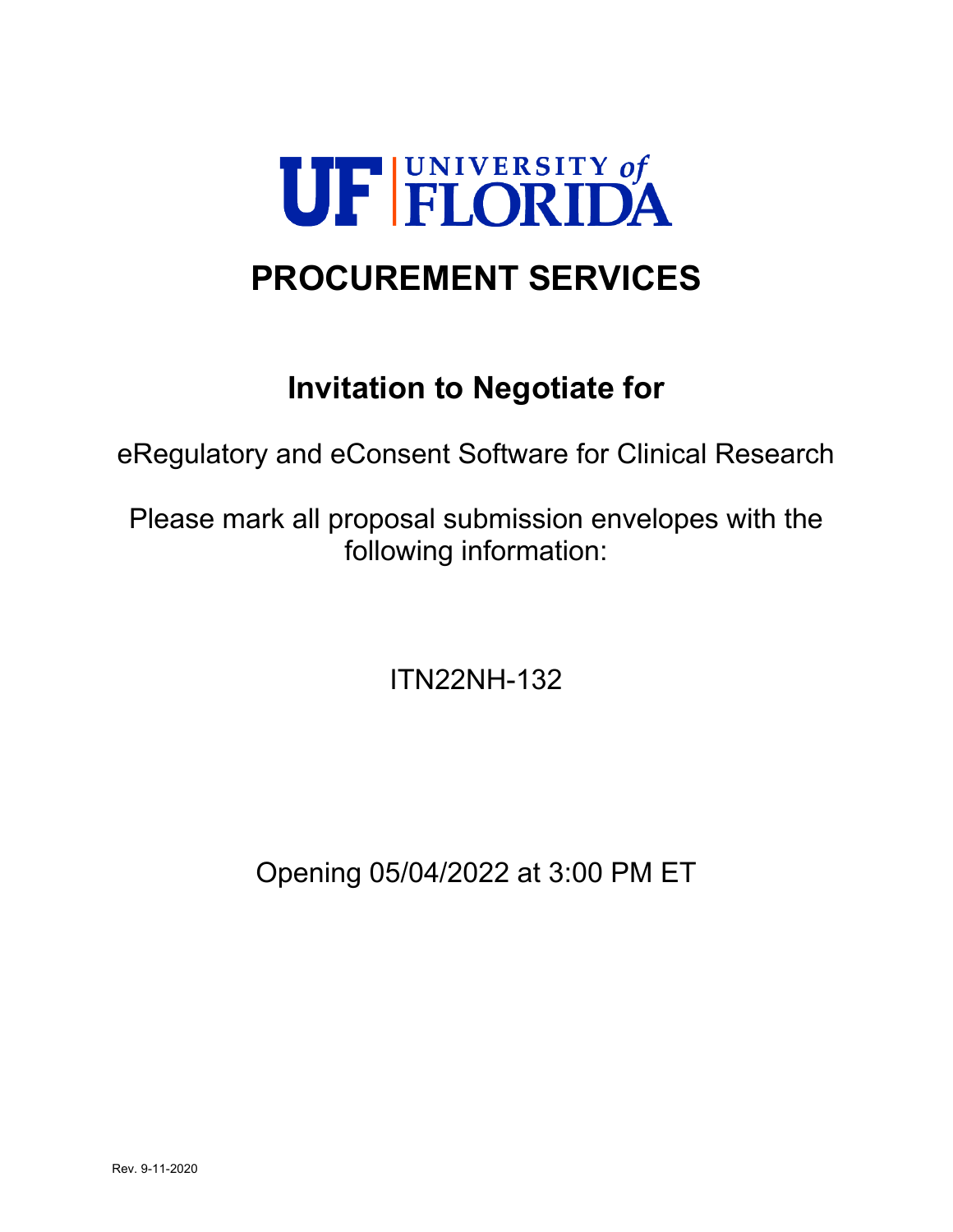## Contents

| 1.0 |                |                                                                                                                                                        |  |  |
|-----|----------------|--------------------------------------------------------------------------------------------------------------------------------------------------------|--|--|
| 1.1 |                |                                                                                                                                                        |  |  |
|     |                |                                                                                                                                                        |  |  |
|     | 1.3            |                                                                                                                                                        |  |  |
|     | 1.4            |                                                                                                                                                        |  |  |
|     | 1.5            |                                                                                                                                                        |  |  |
| 2.0 |                |                                                                                                                                                        |  |  |
|     | 2.1            |                                                                                                                                                        |  |  |
|     | 2.2            |                                                                                                                                                        |  |  |
|     | 2.3            |                                                                                                                                                        |  |  |
|     | 2.4            |                                                                                                                                                        |  |  |
|     | 2.5            | Vendor Protest Procedure; Notice of Proposal Protest Bonding Requirement  9                                                                            |  |  |
|     | 2.6            |                                                                                                                                                        |  |  |
|     | 2.7            |                                                                                                                                                        |  |  |
|     | 2.8            |                                                                                                                                                        |  |  |
|     | 2.9            |                                                                                                                                                        |  |  |
|     | 2.10           | Determination of and Information Concerning Vendor's Qualifications  9                                                                                 |  |  |
|     | 2.11           |                                                                                                                                                        |  |  |
|     | 2.12           | Rejection of Vendor Counter-offers, Stipulations and Other Exceptions  10                                                                              |  |  |
|     | 2.13           |                                                                                                                                                        |  |  |
|     | 2.14           |                                                                                                                                                        |  |  |
| 3.0 |                |                                                                                                                                                        |  |  |
|     | 3.1            |                                                                                                                                                        |  |  |
|     | 3.2            |                                                                                                                                                        |  |  |
|     | 3.3            |                                                                                                                                                        |  |  |
| 4.0 |                |                                                                                                                                                        |  |  |
|     | 4.1            |                                                                                                                                                        |  |  |
|     |                |                                                                                                                                                        |  |  |
|     |                |                                                                                                                                                        |  |  |
|     | 4.1.3          |                                                                                                                                                        |  |  |
|     | 4.1.4          |                                                                                                                                                        |  |  |
|     | 4.1.5          |                                                                                                                                                        |  |  |
|     | 4.1.6          |                                                                                                                                                        |  |  |
|     | 4.2            |                                                                                                                                                        |  |  |
|     | 4.2.1          |                                                                                                                                                        |  |  |
|     | 4.2.2          |                                                                                                                                                        |  |  |
|     | 4.2.3          | University Provides Information in Good Faith without Liability  14                                                                                    |  |  |
|     | 4.2.4          |                                                                                                                                                        |  |  |
|     | 4.2.5<br>4.2.6 | Questions, Communications and Inquires between the University and Vendors 14<br>Addenda and the University's Response to Communications from Vendor 15 |  |  |
|     |                |                                                                                                                                                        |  |  |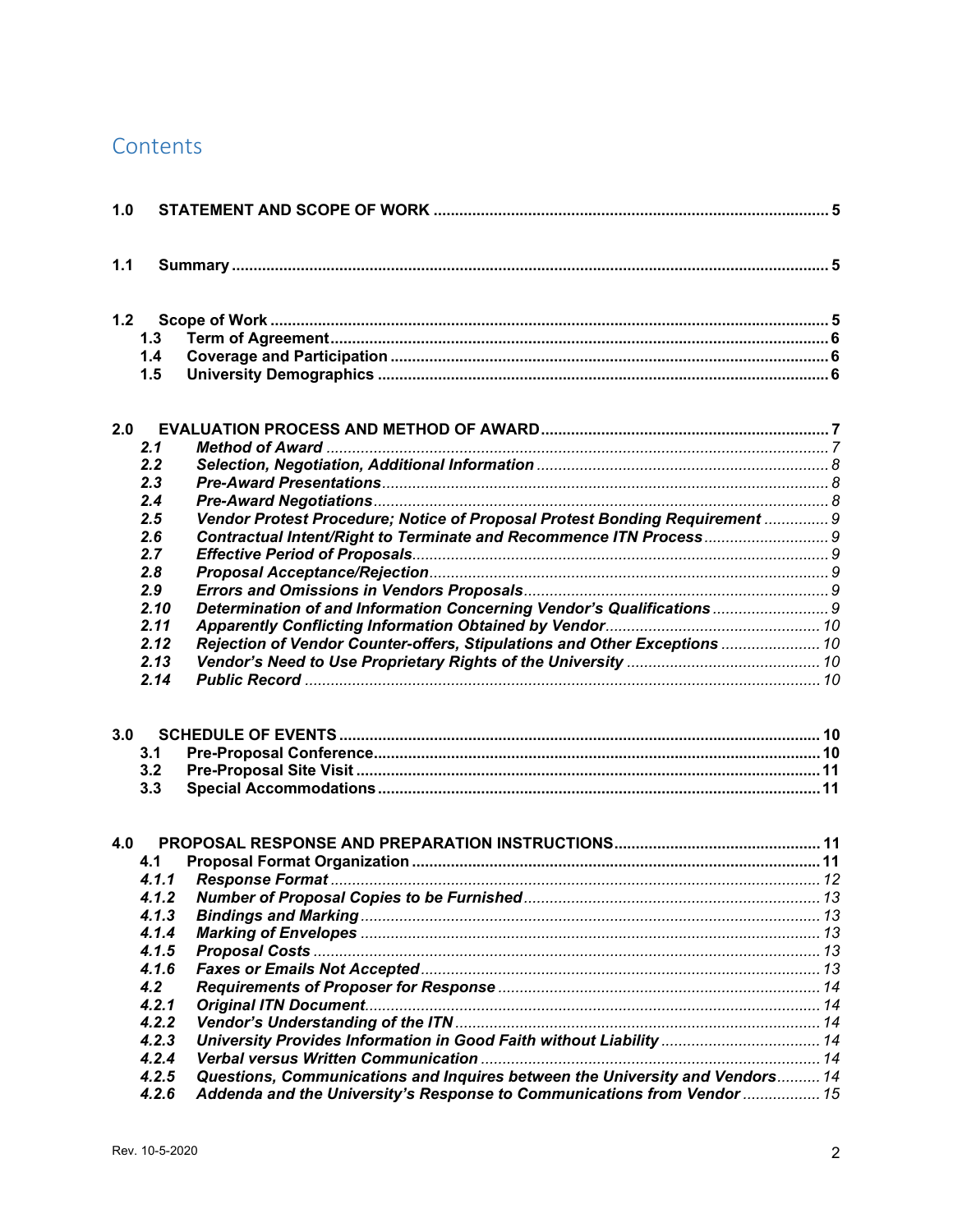|     | 4.2.7 |                                                                                   |  |
|-----|-------|-----------------------------------------------------------------------------------|--|
|     | 4.2.8 |                                                                                   |  |
|     | 4.2.9 |                                                                                   |  |
|     |       |                                                                                   |  |
|     |       |                                                                                   |  |
|     |       |                                                                                   |  |
|     |       |                                                                                   |  |
|     |       | 4.2.14 Corrections, Changes, and Providing Information on Forms within the ITN 17 |  |
|     |       |                                                                                   |  |
|     |       |                                                                                   |  |
|     |       |                                                                                   |  |
|     |       |                                                                                   |  |
|     |       |                                                                                   |  |
|     |       |                                                                                   |  |
|     |       |                                                                                   |  |
| 5.0 |       |                                                                                   |  |
|     | 5.1   |                                                                                   |  |
|     | 5.2   |                                                                                   |  |
|     | 5.3   |                                                                                   |  |
|     | 5.4   |                                                                                   |  |
|     | 5.5   |                                                                                   |  |
|     | 5.6   |                                                                                   |  |
|     | 5.7   |                                                                                   |  |
|     |       |                                                                                   |  |
|     | 5.8   |                                                                                   |  |
|     | 5.9   |                                                                                   |  |
|     | 5.10  |                                                                                   |  |
|     | 5.11  |                                                                                   |  |
|     | 5.12  |                                                                                   |  |
|     | 5.13  |                                                                                   |  |
|     | 5.14  |                                                                                   |  |
|     | 5.15  |                                                                                   |  |
|     | 5.16  |                                                                                   |  |
|     | 5.17  |                                                                                   |  |
|     |       |                                                                                   |  |
|     |       |                                                                                   |  |
| 6.0 |       |                                                                                   |  |
|     |       |                                                                                   |  |
|     | 6.1   |                                                                                   |  |
|     | 6.2   |                                                                                   |  |
|     | 6.3   |                                                                                   |  |
|     | 6.4   | <b>Certification</b>                                                              |  |
|     | 6.5   |                                                                                   |  |
|     | 6.6   |                                                                                   |  |
|     | 6.7   |                                                                                   |  |
|     | 6.8   |                                                                                   |  |
|     | 6.9   |                                                                                   |  |
|     | 6.10  |                                                                                   |  |
|     | 6.11  |                                                                                   |  |
|     |       |                                                                                   |  |
|     | 6.12  |                                                                                   |  |
|     | 6.13  |                                                                                   |  |
|     | 6.14  |                                                                                   |  |
|     | 6.15  |                                                                                   |  |
|     | 6.16  |                                                                                   |  |
|     | 6.17  |                                                                                   |  |
|     | 6.18  |                                                                                   |  |
|     | 6.19  |                                                                                   |  |
|     | 6.20  |                                                                                   |  |
|     | 6.21  |                                                                                   |  |
|     |       |                                                                                   |  |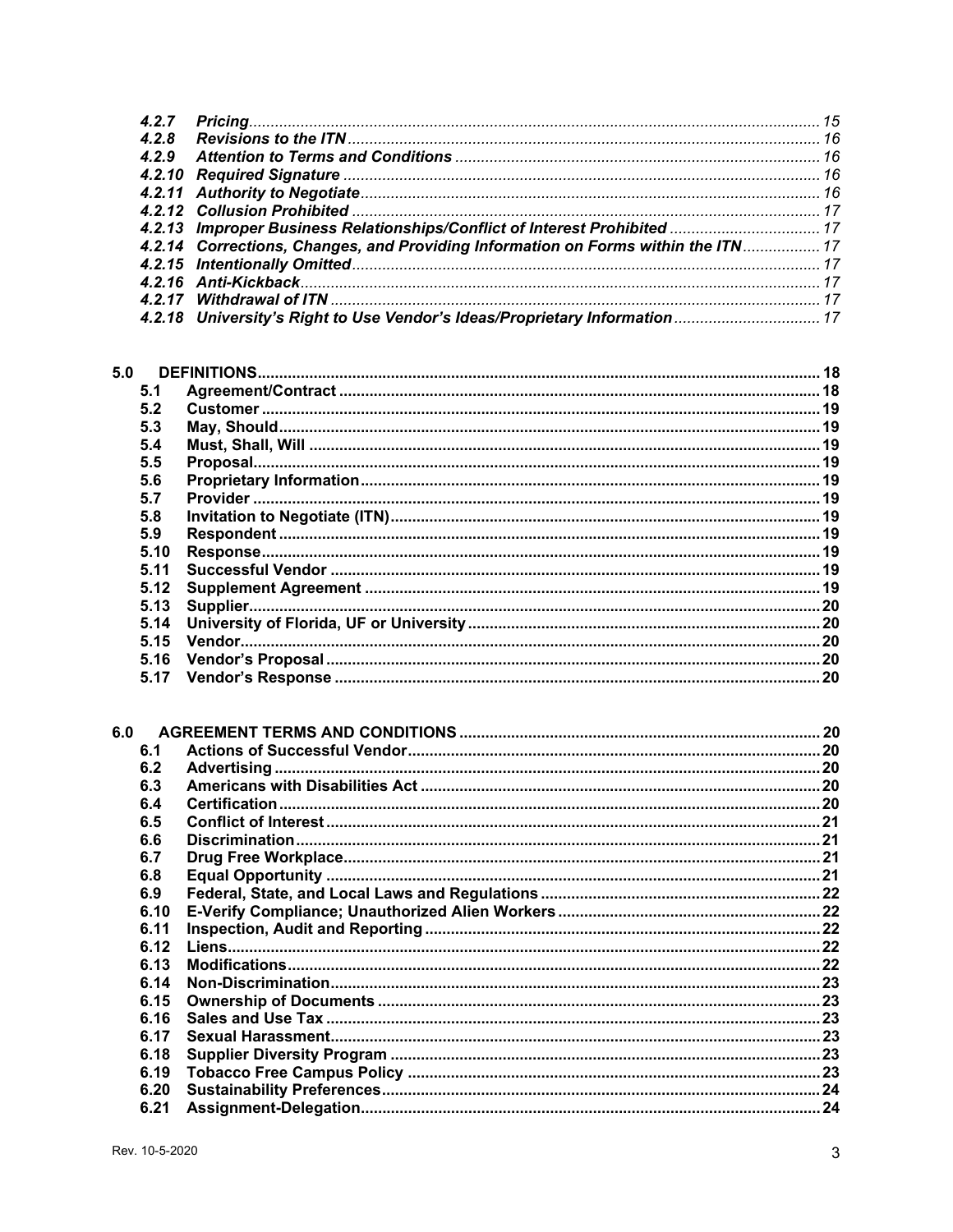| 6.23   |                                                                                |  |
|--------|--------------------------------------------------------------------------------|--|
| 6.24   |                                                                                |  |
| 6.25   |                                                                                |  |
| 6.26   |                                                                                |  |
| 6.27   |                                                                                |  |
| 6.28   |                                                                                |  |
| 6.29   |                                                                                |  |
| 6.30   |                                                                                |  |
| 6.31   |                                                                                |  |
| 6.32   |                                                                                |  |
| 6.33   | Notice to Vendors of Asbestos-Containing Materials in University Buildings  27 |  |
| 6.34   |                                                                                |  |
| 6.35   |                                                                                |  |
| 6.36   |                                                                                |  |
| 6.37   |                                                                                |  |
| 6.38   |                                                                                |  |
| 6.39   |                                                                                |  |
| 6.40   |                                                                                |  |
| 6.41   |                                                                                |  |
| 6.42   |                                                                                |  |
| 6.43   |                                                                                |  |
| 6.44   |                                                                                |  |
| 6.45   |                                                                                |  |
| 6.46   |                                                                                |  |
| 6.47   |                                                                                |  |
| 6.48   |                                                                                |  |
|        |                                                                                |  |
|        |                                                                                |  |
|        |                                                                                |  |
| 6.48.3 |                                                                                |  |
| 6.48.4 |                                                                                |  |
| 6.48.5 |                                                                                |  |
| 6.48.6 |                                                                                |  |
| 6.48.7 |                                                                                |  |
| 6.48.8 |                                                                                |  |
| 6.49   |                                                                                |  |
| 6.50   |                                                                                |  |
| 6.51   |                                                                                |  |
| 6.52   |                                                                                |  |
| 6.53   |                                                                                |  |
| 6.54   |                                                                                |  |
| 6.55   |                                                                                |  |
| 6.56   |                                                                                |  |
| 6.57   |                                                                                |  |
| 6.58   |                                                                                |  |
| 6.59   |                                                                                |  |
| 6.60   |                                                                                |  |
| 6.61   |                                                                                |  |
| 7.0    |                                                                                |  |
| 7.1    |                                                                                |  |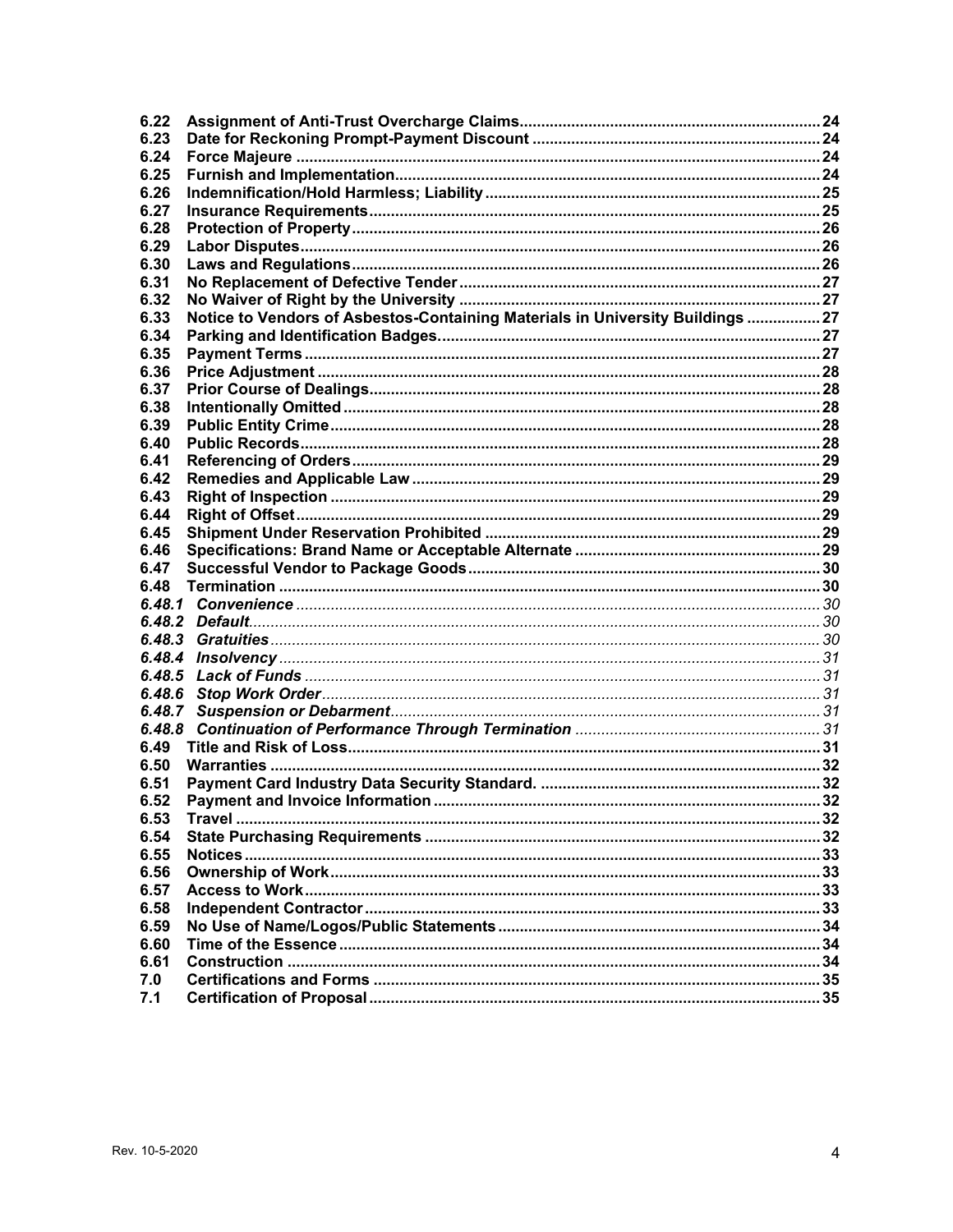## **1.0 STATEMENT AND SCOPE OF WORK**

## **1.1 Summary**

The University of Florida (UF) Office of Clinical Research (OCR) is seeking proposals from cloudbased software solutions providers that integrate with UF's clinical trial management system (OnCore) and other research applications to allow compliant regulatory document and electronic consent management.

## **1.2 Scope of Work**

The University of Florida (UF) Office of Clinical Research (OCR), in partnership with the University's colleges engaged in clinical research, wishes to implement software technology solutions to support UF's clinical research enterprise. Specifically, UF OCR plans to implement research applications that support regulatory management and electronic informed consent. These technologies will improve organizational workflows, foster organizational standards, and support compliance with the regulations of the FDA and other regulatory bodies. There is currently no standard process, platform, or technology used at the University of Florida for regulatory management or eConsent.

Regulatory management applications, often referred to as eRegulatory applications, are designed to help research investigators manage clinical trial regulatory documents. These documents are designated as "essential documents" in the Guideline for Good Clinical Practice (authored by the International Council for Harmonization of Technical Requirements for Pharmaceuticals for Human Use). Proper management and storage of essential documents is a key component of regulatory compliance. In addition to document storage, eRegulatory applications also support electronic signature workflows that are compliance with 21CFR Part 11 which is a required component for FDAregulated research. eRegulatory applications also create opportunities for operational efficiencies through the elimination of redundant effort. Finally, eRegulatory applications also allow organizations to support remote monitoring and review of the regulatory files which creates additional efficiencies in study team effort.

Electronic informed consent applications, often referred to as eConsent applications, are designed to facilitate the collection of electronically-signed informed consent forms. eConsent applications allow research participants to read and sign consent forms for research using a computer, tablet or other device. eConsent applications improve consent form compliance by maintaining proper consent version control and by enforcing signature requirements. eConsent applications also are beneficial in newer hybrid clinical trial models where remote informed consent is used.

In summary, by acquiring eRegulatory and eConsent technology solutions, the University of Florida Office of Clinical Research will make tools and technologies available to its researchers that promote regulatory compliance while also creating operational standards and efficiencies. The UF expectation is a go-live date on or before 10/1/2022, initially for the UF Cancer Center, with a view to expanding across the entire UF enterprise.

#### **REQUIREMENTS**

#### eRegulatory and eConsent Application Technology

Cloud-hosted, web-based SAML authentication 21 CFR Part 11 capable Ease of integration with CTMS and other research applications Meets minimum requirements of UF IT security review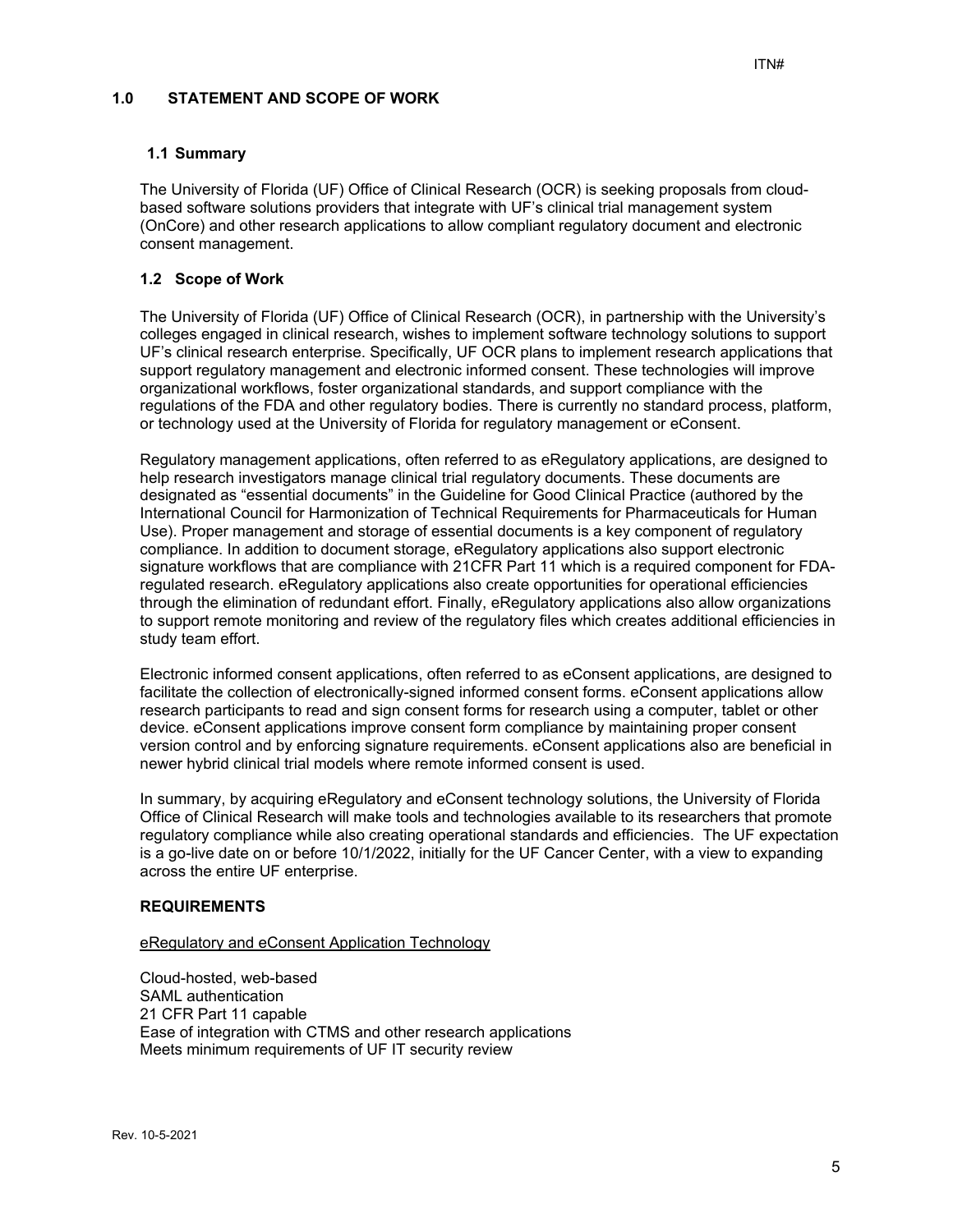## eRegulatory Application Functionality

Capabilities for both "sponsor" and "site" document templates Workflows for electronic signature routing eSource capabilities preferred Options for master delegation of authority Options for remote monitoring Options for sharing documents (e.g. licenses, CV's) across protocols Options for document retention policy management Granular permissions / user roles Reporting and dashboards for workflow and compliance management Audit trails

#### eRegulatory Application Service

Facilitate and manage initial deployment Consult and prepare organization for 21CFR11 compliance

#### eConsent Application Functionality

Simple user experience for participants Version and audit Controls Options for remote monitoring Meets expectations of UF IRB Granular permissions / user roles Reporting and dashboards for workflow and compliance management Audit trails

#### eConsent Service

Facilitate and manage initial deployment Consult and prepare organization for 21CFR11 compliance

#### **1.3 Term of Agreement**

The term of this Agreement will be for an initial period of 5 years, with an option to renew based on satisfactory performance and the written approval of both parties for up to two (2) additional five (5) year periods.

#### **1.4 Coverage and Participation**

The intended coverage of this ITN and any Agreement resulting from this solicitation shall be for the use of all Departments at the University of Florida. With the consent and agreement of the Successful Vendor, the other state universities, community colleges, district school boards, other educational institutions, and other governmental agencies, may assess and access an Agreement resulting from this solicitation issued and administered by the University of Florida.

The University reserves the right to add and/or delete elements, or to change any element of the coverage and participation at any time without prior notification and without any liability of any kind or amount.

#### **1.5 University Demographics**

The University of Florida is a major public land-grant research university. The state's oldest, largest, and most comprehensive university, the University of Florida is among the nation's most academically diverse public universities. The University has a long history of established programs in international education, research, and service. It is one of only 17 public land-grant universities nationwide and the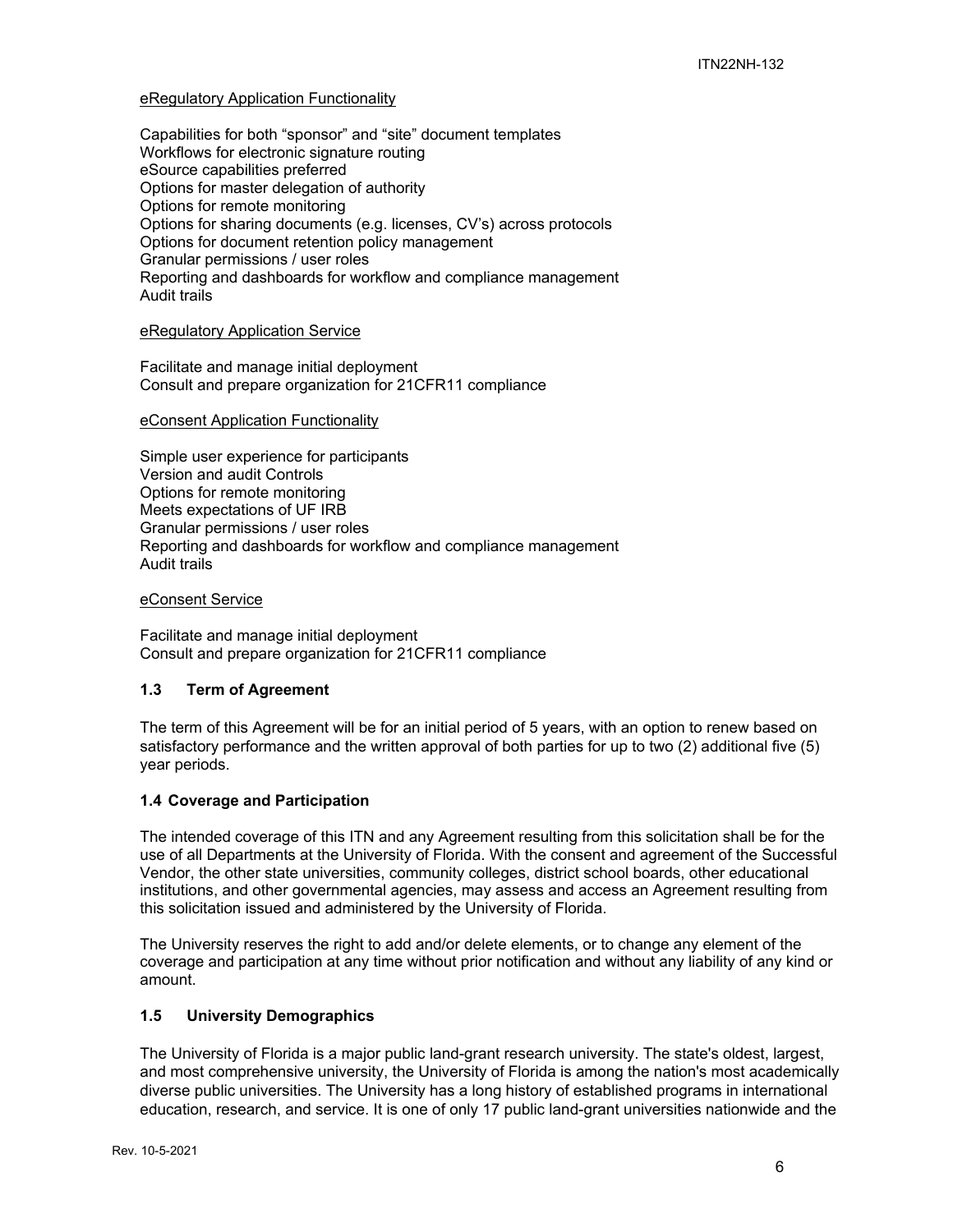only university in Florida belonging to the Association of American Universities. With more than 50,000 students, the University of Florida is now one of the five largest universities in the nation.

The University of Florida has a 2,000-acre campus and more than 900 buildings (including 170 with classrooms and laboratories). The northeast corner of campus is listed as a historic district on the National Register of Historic Places.

UF has a long history of established programs in international education, research and service. It is one of only 17 public, land-grant universities that belong to the Association of American Universities, the higher-education organization comprising the top 62 public and private institutions in North America. UF is consistently ranked among the nation's top universities: No. 5 in U.S. News & World Report's "Top Public Schools" (2020); No. 2 in Kiplinger's "Best Values in Public Colleges" (2017); and No. 3 on the Forbes list of best value public universities (2019). Additionally, UF ranked No. 6 in the New York Times list of universities that do the most to help low-income students (2015) and No. 3 in the Milken Institute's ranking of Best Universities for Technology Transfer.

As the state's oldest and most comprehensive university, tracing its beginnings to a small seminary in 1853, UF is now among the nation's most academically diverse public universities. with an enrollment of 54,000 students annually. UF is home to 16 colleges and more than 170 research centers and institutes and offers nearly 300 graduate degree programs. Only five other universities nationwide have as many programs of study on one campus as the University of Florida.

Several qualities distinguish UF among today's leading public research universities.

The first is its highly comprehensive breadth on a single campus, facilitating interdisciplinary collaboration among, for example, faculty within the adjacent colleges of journalism, engineering and medicine. The second is its unwavering support from the state of Florida, which has endorsed UF's drive to become one of the nation's very best public research universities – supporting those efforts since 2013 with hundreds of millions of dollars in additional funding to grow its faculty ranks. UF's third exceptional quality is its dynamism. Like the state of Florida, now the nation's third- largest and among its fastest-growing, UF is undergoing rapid transformation as it pursues its overarching aspiration "to be a premier university that the state, nation and world look to for leadership."

For any additional information about the University of Florida, please visit the University's web page at: www.ufl.edu.

## **2.0 EVALUATION PROCESS AND METHOD OF AWARD**

#### **2.1 Method of Award**

The evaluation of each response to this ITN will be based on its overall competence, compliance, format, and organization. The Award shall be made to the responsive and responsible vendor whose proposal is determined to be the most advantageous to the University of Florida, taking into consideration the following evaluation criteria listed below. Pricing may be a criterion. However, the University is under no obligation whatsoever to select as most responsive the proposal that demonstrates the lowest pricing.

The contract will consist of the University's ITN, the proposal with any and all revisions, award letter, purchase order, and any signed agreement between the parties, as stated in that agreement.

Vendors whose proposals are not accepted will be notified after a final selection has been made by public posting of the selected proposer(s). This public posting functions as the rejection of all other proposals. This posting will be made to https://procurement.ufl.edu/vendors/schedule-of-bids/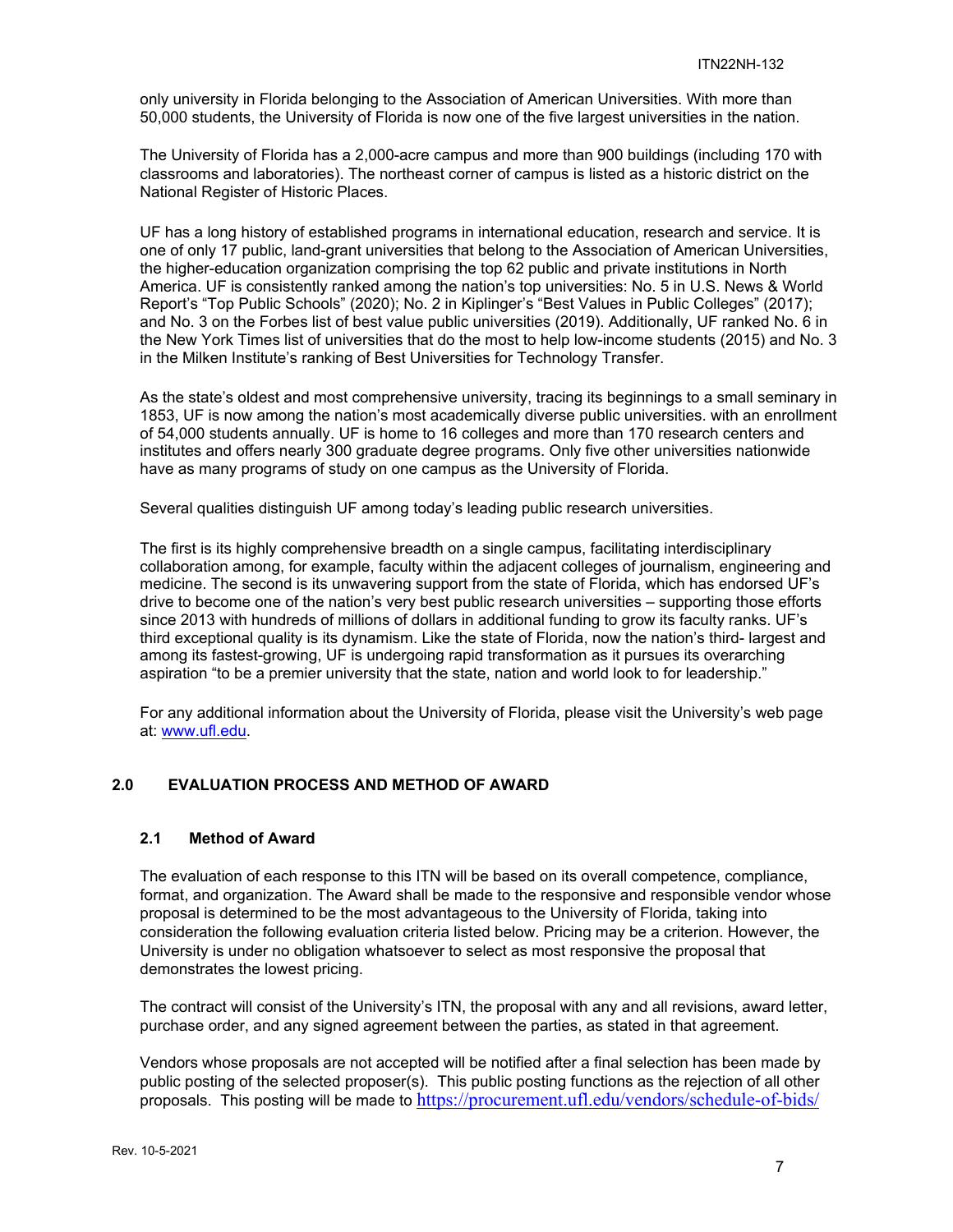## **Evaluation Criteria**

Vendor proposals will be evaluated based upon how well each Vendor's plans meet the University's needs. Specific consideration will be given to the following responses in no particular order or weighting:

- o Ability to meet UF's stated requirements
- o Ability to meet recruitment needs
- o Experience with other institutions
- o Proposed implementation plan
- $\circ$  Integration with current workflow
- o Future development/release plans
- o Ability to meet or exceed desired timeline
- o Ability to work across the entire UF College of Medicine research enterprise
- $\circ$  Compliance with UF IT standards and security requirements (Selected solution will be required to undertake a UF and UF Health Security Review prior to award)
- o Financial offering pricing model/cost for services
- $\circ$  Additional "value add" services, i.e., services proposed by the vendor in addition to the services required by the university that will enhance the process and/or the final outcome(s)
- o Compliance with federal / state guidelines
- o Acceptance of University of Florida terms & conditions.

## **2.2 Selection, Negotiation, Additional Information**

Although the University reserves the right to negotiate with any vendor or vendors to arrive at its final decision and/or to request additional information or clarification on any matter included in the proposal, it also reserves the right to select the most responsive vendor or vendors without further discussion, negotiation, or prior notice. The University may presume that *any proposal is a best-andfinal offer.* 

The University also reserves the right to award to the next highest evaluated, responsive and responsible bidder for any and all groups, subgroups, or items in the event of vendor default, nonperformance, non-compliance or similar issues affecting the University's ability to obtain services at any time throughout the contract period.

#### **2.3 Pre-Award Presentations**

The University reserves the right to require presentation from any and all vendors, in which they may be asked to provide or they may provide information in addition to that provided in their proposals.

## **2.4 Pre-Award Negotiations**

The University reserves the right to negotiate prior to award with vendors for purpose of addressing the matters set forth in the following list, which may not be exhaustive.

- Resolving minor difference and typographical errors
- Terms and conditions
- Clarifying necessary details and responsibilities
- Emphasizing important issues and points
- Receiving assurances from vendors
- Obtaining the lowest and best pricing and/or revenue agreement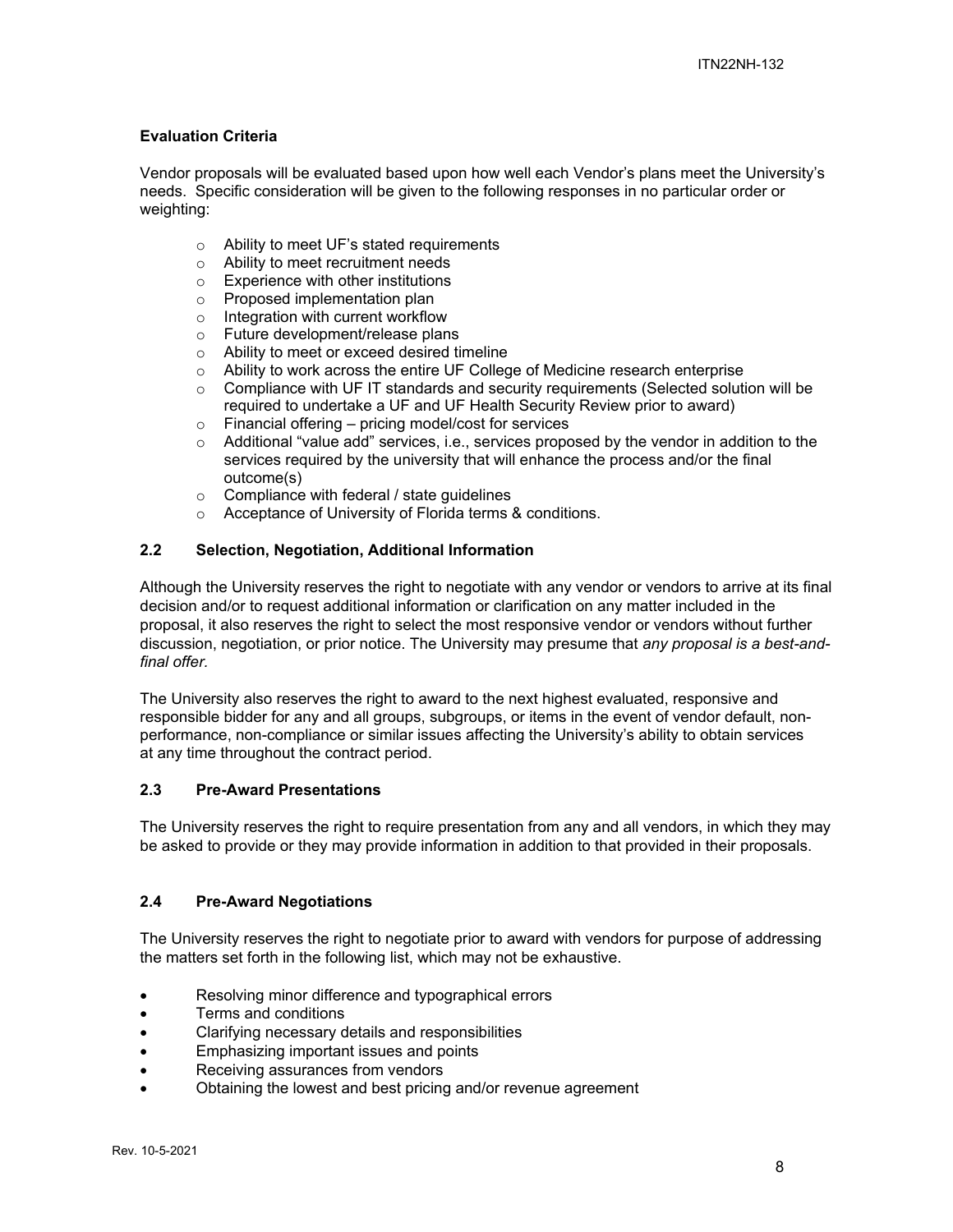## **2.5 Vendor Protest Procedure; Notice of Proposal Protest Bonding Requirement**

Any vendor protest to a University decision or intended decision with regard to this ITN is subject to Florida Board of Governors' (BOG) Regulations 18.002 and 18.003. Any vendor who files an action protesting a decision or intended decision shall post at the time of the filing the formal written protest, a bond, payable to the University of Florida, in an amount equal to the lessor of 10% of the estimated value of the protestor's proposal or 10% of the University's estimated expenditure during the contract term:, or \$10,000. The bond shall be conditioned upon the payment of all costs which may be adjudged against the vendor. In lieu of a bond, the University will accept a cashier's check or money order in the amount of the bond.

## **2.6 Contractual Intent/Right to Terminate and Recommence ITN Process**

The University intends to contract with one or more vendors whose proposal(s) are considered to be in the best interests of the University. However, the University may terminate this ITN process at any time up to notice of award, without prior notice, and without liability of any kind or amount. Further, the University reserves the right to commence one or more subsequent ITN processes seeking the same or similar products or services covered hereunder. In the event of cancellation or termination, the University reserves the right to award the contract to another Offeror, cancel in its entirety, or to request new proposals, whichever is in the best interest of University of Florida.

## **2.7 Effective Period of Proposals**

Under this ITN, the University shall hold that vendors' responses to this ITN shall remain in effect for a period of ninety (90) days following the closing date, in order to allow time for evaluation, approval, and award of the contract. Any vendor who does not agree to this condition shall specifically communicate in its proposal such disagreement to the University, along with any proposed alternatives. This University may accept or reject such proposed alternatives without further notification or explanation.

## **2.8 Proposal Acceptance/Rejection**

The University reserves the right to reject any or all proposals. Such rejection may be without prior notice and shall be without any liability of any kind or amount to the University. The University shall not accept any proposal that the University deems not to be in its best interests. The University shall reject proposals submitted after the closing date and time.

## **2.9 Errors and Omissions in Vendors Proposals**

The University may accept or reject any vendor's proposal, in part or in its entirety, if such proposal contains errors, omissions, or other problematic information. The University may decide upon the materiality of such errors, omissions, or other problematic information.

## **2.10 Determination of and Information Concerning Vendor's Qualifications**

The University reserves the right to determine whether a vendor has the ability, capacity, and resources necessary to perform in full any contract resulting from this ITN. The University may request from vendors information it deems necessary to evaluate such vendors' qualifications and capacities to deliver the products and/or services sought hereunder. The University may reject any vendor's proposal for which such information has been requested but which the vendor has not provided. Such information may include but is not limited to:

- Financial resources
- Personnel resources
- Physical resources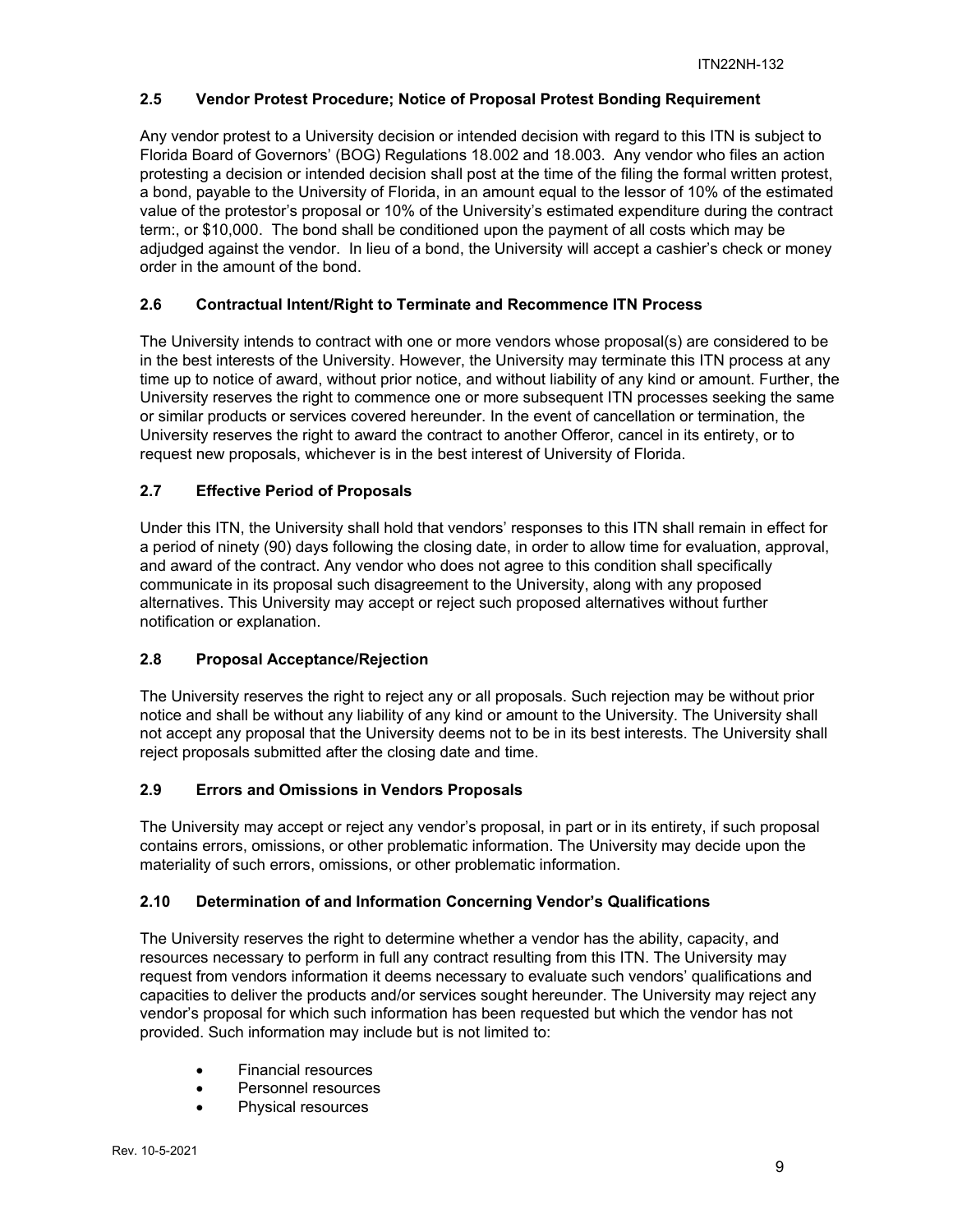- Internal financial, operating, quality assurance, and other similar controls and policies
- Resumes of key executives, officers, and other personnel pertinent to the requirements of the ITN
- Customer references
- Disclosures of complaints or pending actions, legal or otherwise, against the vendor
- The University reserves the right to check references with current customers as provided by the vendor and with any customers the University identifies

## **2.11 Apparently Conflicting Information Obtained by Vendor**

The University is under no obligation whatsoever to honor or observe any information that may apparently conflict with any provision herein, regardless of whether such information is obtained from any office, agent, or employee of the University. Such information shall not affect the vendor's risks or obligations under a contract resulting from this ITN.

## **2.12 Rejection of Vendor Counter-offers, Stipulations and Other Exceptions**

Any vendor exception, stipulation, counter-offer, requirement, and/or other alternative term or condition shall be considered rejected unless specifically accepted in writing by the University and thereafter incorporated into any contract resulting from this ITN.

## **2.13 Vendor's Need to Use Proprietary Rights of the University**

All information proprietary to the University and disclosed by the University to any vendor shall be held in confidence by the vendor and shall be used only for purposes of the vendor's performance under any contract resulting from this ITN.

## **2.14 Public Record**

On the earlier of (i) the time the University provides notice of a decision or intended decision, or (ii) 30 days after the final competitive sealed proposals are all opened, whichever occurs earlier, vendor proposals may be disclosed as public record.

## **3.0 SCHEDULE OF EVENTS**

The following is the tentative schedule that will apply to this ITN, but may change in accordance with the University's needs.

04/1/2022<br>04/15/2022 -5:30 PM ET The Technical Quest 10/01/2022 "Go-live"

Technical Questions/Inquiries Due 04/22/2022 Reponses to Inquires sent out 05/04/2022 -3:00 PM ET **ITS** ITN Closes/Opening of Proposals

#### **3.1 Pre-Proposal Conference**

A Non-mandatory pre-proposal has not been scheduled at this point.

The purpose of the conference is to provide for questions and answers regarding terms, conditions, or specifications of the ITN. Answers to any questions that might arise will be in the form of Addenda to the Invitation to Negotiate prior to the proposal opening. All such revisions must be acknowledged by signature and returned with the proposal.

The Procurement Staff may choose to call for additional pre-proposal conference(s) if, in the sole judgment of the Procurement Staff, there is a need for such conference(s) in order to promote competition.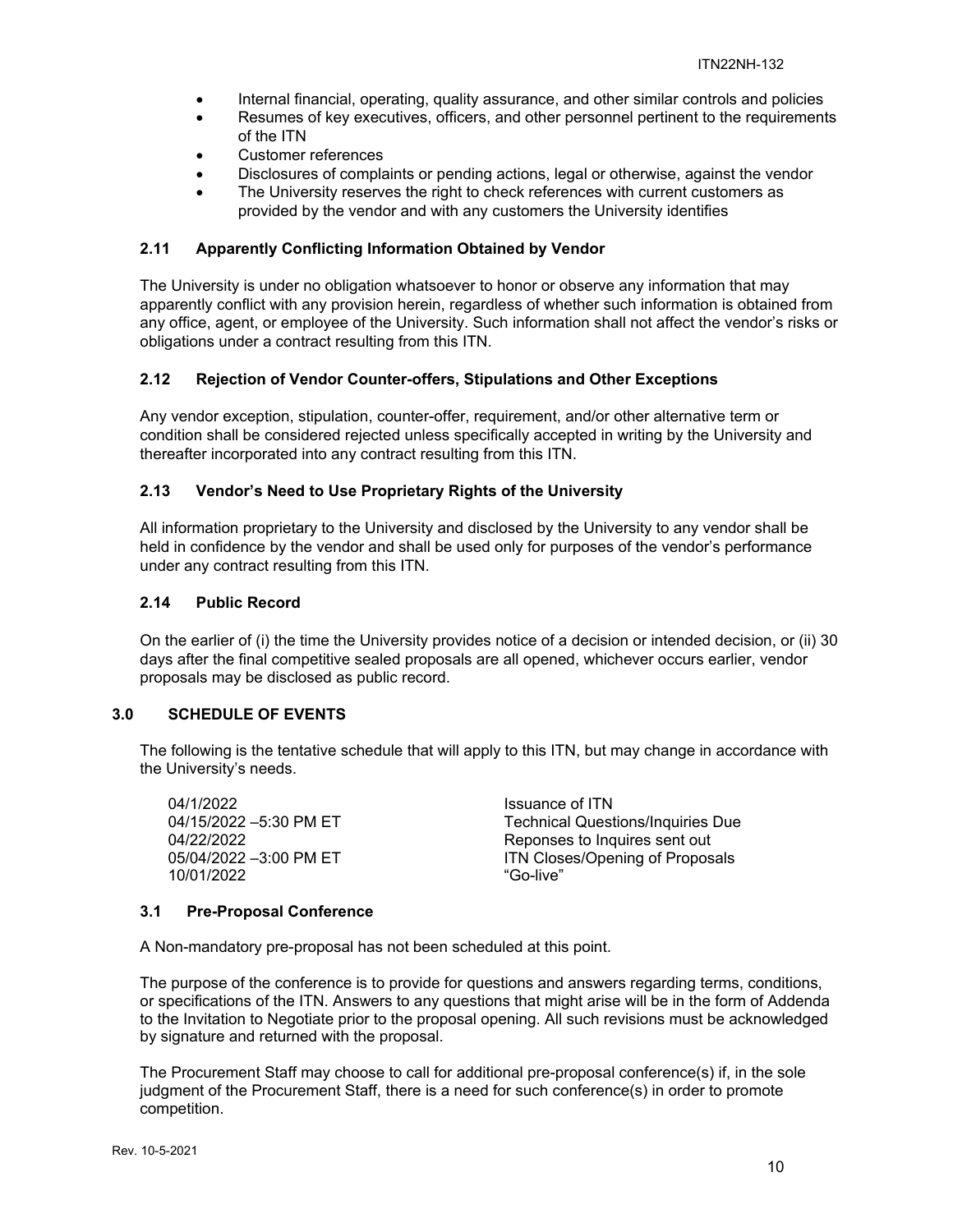## **3.2 Pre-Proposal Site Visit**

There is no pre-proposal site visit scheduled at this time.

The Procurement Staff may choose to call for pre-proposal site visit(s) if, in the sole judgment of the Procurement Staff, there is a need for such conference(s) in order to promote competition.

#### **3.3 Special Accommodations**

If special accommodations are needed in order to attend a pre-proposal meeting or a proposal opening, contact Nicola Heredia or email at nheredia@ufl.edu three (3) business days prior to preproposal meeting or proposal opening.

#### **4.0 PROPOSAL RESPONSE AND PREPARATION INSTRUCTIONS**

Proposals must be delivered sealed and addressed to: University of Florida Procurement Services 971 Elmore Drive Gainesville, FL 32611-5250 ITN22NH-132

Vendor Name:

#### on or prior to **05/04/2022 3:00 PM**.

## **The above address is a valid campus address for any courier service.**

It is the vendor's responsibility to assure that the proposal is delivered at the proper time and place of the proposal opening. Proposals which for any reason are not so delivered will not be considered. The University shall not accept proposals received by facsimile or email. The University shall, at the specified closing date and time, open all proposals that are otherwise in order. The University will allow interested parties to attend such opening for purposes of identifying which vendors have responded. The University will make no immediate decision at such time, and there will be no disclosure of any information contained in any proposal until the earlier of (i) the time University provides notice of a decision or intended decision, or (ii) 30 days after the final competitive sealed proposals are all opened, whichever occurs earlier, at which time the vendor proposals become public record. When multiple solicitations have been scheduled to open at the same date and time, the University will open solicitations that have interested individuals present in sequential order by solicitation number. The University will hold unopened any proposals received after the closing date and time, and will not consider such proposals. The University reserves the right to retain or dispose of such proposals at its discretion; however, the University may return such proposals to their related vendors, but only at such vendor's request and at no cost or expense whatsoever to the University.

If only one proposal is received, Procurement may delay the opening in order to determine why other vendors did not respond and to encourage other vendors to respond.

#### **4.1 Proposal Format Organization**

Original proposal and all copies must be on 8-½ x11 text weight paper, double-sided, using binding tabs that will facilitate the distribution and evaluation of the proposals. Proposals should be printed when possible on paper containing a high level of post-consumer recycle content. Proposals should conform to the tabbed format below as well as the requirements of sections 4.1.2, 4.1.3 and 4.1.4.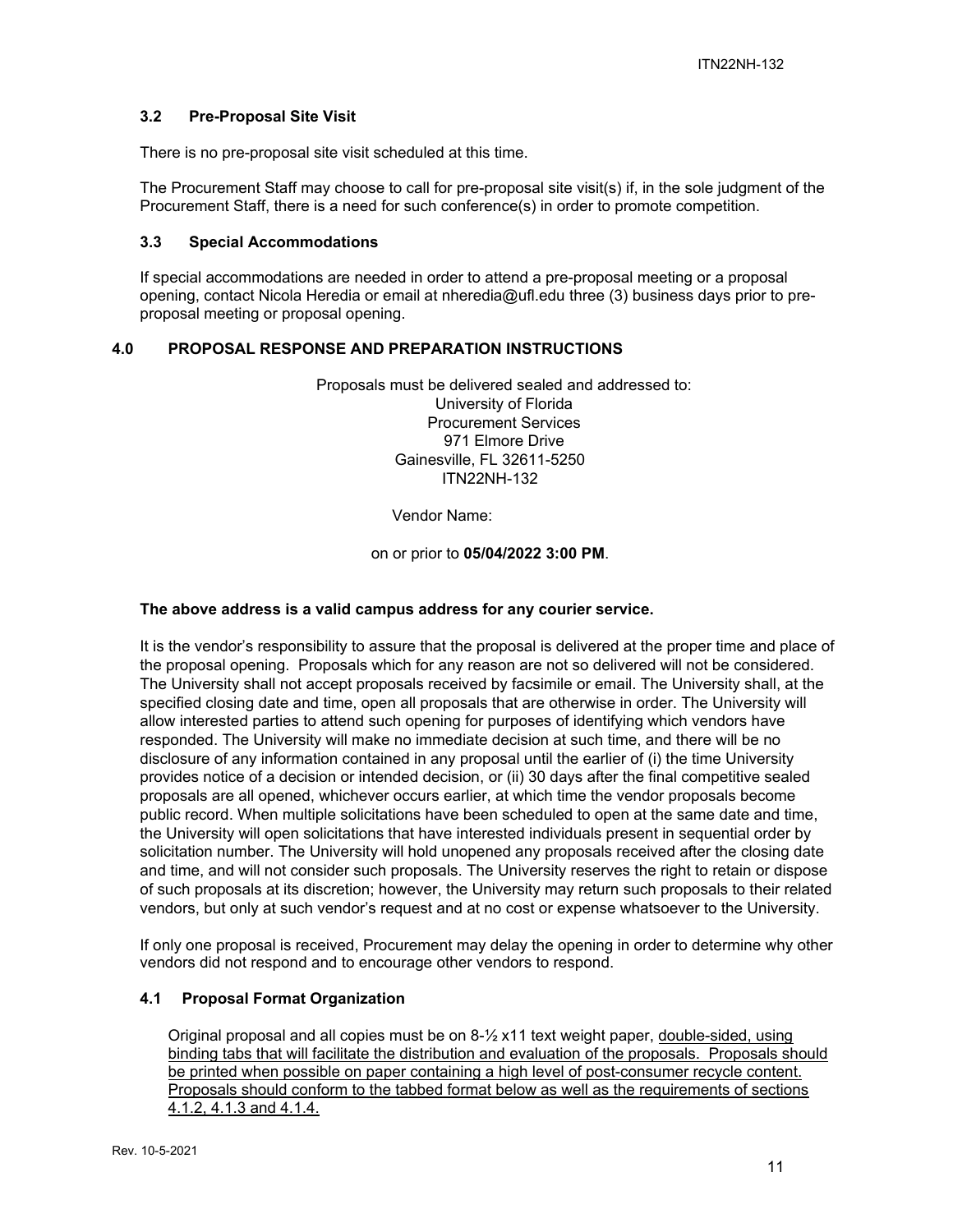## **4.1.1 Response Format**

- Submit one (1) original copy and two (2) copies of the response in hard copy form. The original response must contain the original manual signature of the authorized person signing the proposal, and the electronic copy of the proposal.
- Submit one (1) copy of the initial response on PC compatible media (CD/DVD or USB flash drive), preferably in Word®.
- The outer carton of the response must display clearly and conspicuously the following identifying information, The ITN number, name, vendor name and due date and is sealed; submit one (1) original and two (2) copies of the vendor's proposal in hard copy form.
- The offer's response must include the information and required submittals described, tabbed and numbered as shown below, with all information appearing in the Tab in which it was requested.
- Questions and requests for information may not be rearranged, regrouped, or divided in any way.
- All information and required submittals requested MUST BE in both hardcopy and electronic and included in your written response.

## *Failure to adhere to this condition may cause your response to be rejected without further evaluation.*

- Information submitted that is not requested by the University may be considered to be supplemental, not subject to evaluation by the committee members.
- If there is any information or required submittals which due to size or binding cannot be incorporated following the proper tab, the vendor must provide information following the numbered tab, telling the evaluator where the information can be found in the response.
- Tabular / Paginated Format:
- o **Tab 1**: Completed and signed Certification of Proposal form, and/or signed and completed acknowledgement forms for any addenda issued. Please include contact name(s) and title(s) of the individual(s) responsible for the company's proposal and negotiation during this ITN process. Please include the Organizational chart beginning with your account management team through CEO of your company.
- Tab 2: Please indicate the total number of healthcare center/system implementations and/or partnerships of the product(s), solution(s), and/or service(s) in the last three years, the sizes of the clients and the number of end users utilizing the product(s), solution(s), and/or service(s). Provide contact information for at least three (3) customers of a similar size and scope system, including name, address, telephone, and email address of the client. Please include any industry awards that Respondent's product(s), solution(s), and/or service(s) has received, the awarding party, and the date received.
- o **Tab 3:** A one to two page executive summary of the vendor's proposal, including brief descriptions of the company's expertise and how the vendor plans to address the University's requirements. What are the key attributes that make Respondent's product(s), solution(s), and/or service(s) stand out in the market place as an ideal fit for UF and the goals UF Health Cancer Center is trying to achieve? What level of additional production or development will be offered to meet UF Health Cancer Center's needs?
- o **Tab 4**: Provide a brief history of the product(s), solution(s), and/or service(s) including the date of first launch or production, major developments, and any previous ownership if applicable. What is the current version of the proposed product(s), solution(s), and/or service(s)? When is the next significant version expected to be released? Can different versions of the product(s), solution(s), and/or service(s) co-exist? What level of additional production or development will be offered to meet UF's needs? What is the release schedule for major and minor product, service, or solution updates and what are the processes involved for sites to request specific product updates?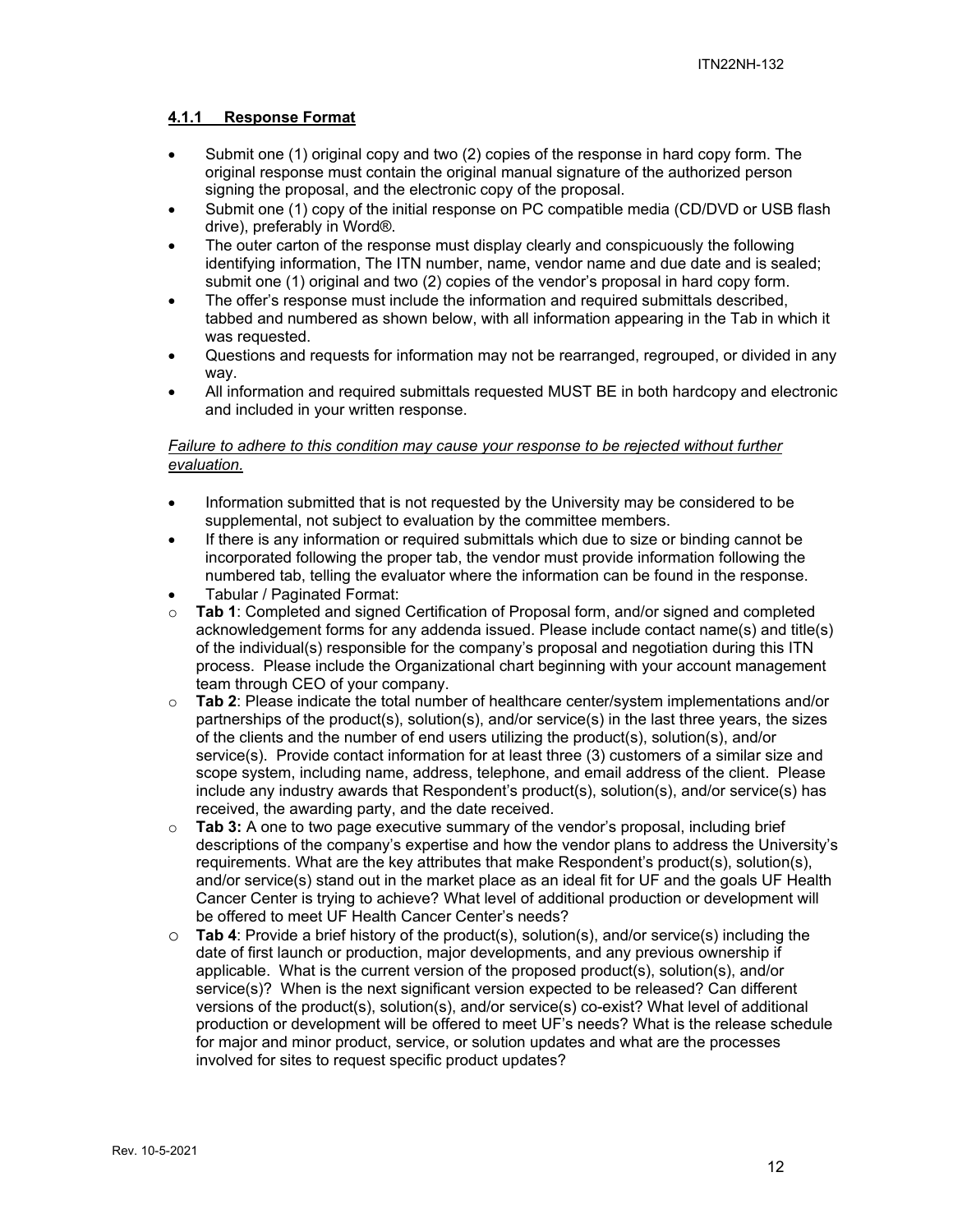- o **Tab 5**: Please describe if the product can meet the recruitment needs of clinical trials across the research enterprise or if it is limited to the oncology space. If limited, please provide timelines/plans to expand the software to allow for enterprise-wide trial recruitment.
- o **Tab 6:** Please provide detailed technical description of the solutions, especially the required interfaces (data or API) with various UF Health hospital information systems (e.g., Epic, lab systems, OnCore, etc).
- o **Tab 7:** Please provide detailed implementation plans and an estimate of the development/integration effort that the UF Health system would need to provide to support the integration of the solution.
- o **Tab 8:** Please provide detailed typical workflows (if available) and a detailed data flow (e.g., what data from what source systems, e.g., Epic, and what enriched data would the solution be able to provide).
- o **Tab 9**: Please describe the process of producing "best value" for University and its users, through creative marketing, small business & diversity programs, "green" initiatives, and/or other programs.
- o **Tab 10: P**lease describe any financial considerations/pricing and flexibility of the vendor.
- o **Tab 11:** Provide an itemized list of concerns with University terms and conditions and, where appropriate, suggest preferred alternate language. UF may not negotiate terms not identified at the time of submittal.

## **4.1.2 Number of Proposal Copies to be Furnished**

Submit one (1) hardcopy original of the initial response and one copy on PC compatible media (CD/DVD or USB flash drive), preferably in Word® and/or Excel®, along with five (5) hardcopies each marked "Copy".

## **4.1.3 Bindings and Marking**

Vendors shall ensure that the original and each copy are individually bound. When submitting more than one (1) proposal, vendors shall ensure that units are clearly marked; for example, as "Original of Proposal One", "Copy One of Proposal One", "Original of Proposal Two", "Copy One of Proposal Two", and so on.

This Contract shall inure to the benefit of, and shall be binding upon, the parties hereto and their respective permitted successors and assigns.

## **4.1.4 Marking of Envelopes**

Vendors shall ensure that the outer carton of the response must display clearly and conspicuously the following identifying information: ITN #: ITN22NH-132 Opening date and time: 05/04/2022 3:00PM ET

## **4.1.5 Proposal Costs**

The University is not liable in any manner or to any extent for any cost or expense incurred by any vendor in the preparation, submission, presentation, or any other action connected with proposing or otherwise responding to this ITN. Such exemption from liability applies whether such costs are incurred directly by the vendor or indirectly through the vendor's agents, employees, assigns or others, whether related or not to the vendor.

## **4.1.6 Faxes or Emails Not Accepted**

The University shall not accept proposals received by fax or email.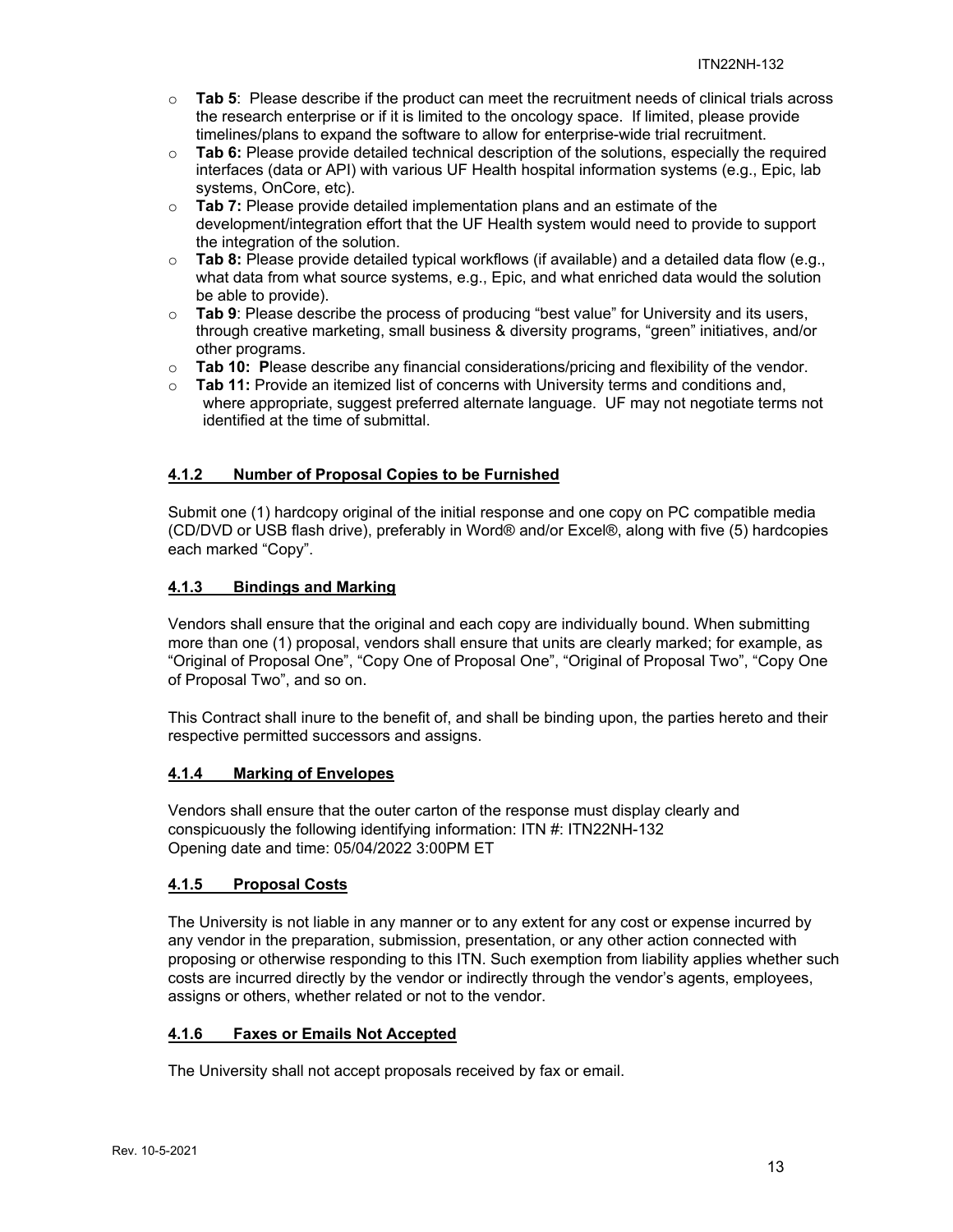#### **4.2 Requirements of Proposer for Response**

#### **4.2.1 Original ITN Document**

Procurement Services shall retain the ITN, and all related terms and conditions, exhibits and other attachments, in original form in an archival copy. Any modification of these, in the vendor's submission, is grounds for immediate disqualification.

## **4.2.2 Vendor's Understanding of the ITN**

In responding to this ITN, the vendor accepts the responsibility fully to understand the ITN in its entirety, and in detail, including making any inquiries to the University as necessary to gain such understanding. The University reserves the right to disqualify any vendor who demonstrates less than such understanding. Further, the University reserves the right to determine, at its sole discretion, whether the vendor has demonstrated such understanding. Related to this, the University's right extends to cancellation of award if award has been made. Such disqualification and/or cancellation shall be at no fault, cost or liability whatsoever to the University.

## **4.2.3 University Provides Information in Good Faith without Liability**

All information provided by the University in this ITN is offered in good faith. Individual items are subject to change at any time. The University makes no certification that any item is without error. The University is not responsible or liable for any use of the information, or for any claims attempted to be asserted there from.

## **4.2.4 Verbal versus Written Communication**

Verbal communication shall not be effective unless formally confirmed in writing by the specified University Procurement staff in charge of managing this ITN's process. In no case shall verbal communication override written communication.

#### **4.2.5 Questions, Communications and Inquires between the University and Vendors**

Vendor inquiries, questions and requests for clarification related to this ITN are to be directed, in writing, to:

> University of Florida Procurement Services 971 Elmore Drive Gainesville, FL 32611-5250

Attn: Nicola Heredia E-mail Address: nheredia@ufl.edu

Applicable terms and conditions herein shall govern communications and inquiries between the University and vendors, as they relate to this ITN.

**Informal communications** shall include, but are not limited to, requests from/to vendors or vendors' representatives of any kind or capacity, to/from any University employee or representative of any kind or capacity, with the exception of Procurement Services, for information, comments, speculation, etc. Inquiries for clarifications and information that will not require addenda may be submitted verbally to the Procurement Staff named, above, at any time.

**Formal communications** shall include but are not limited to the following.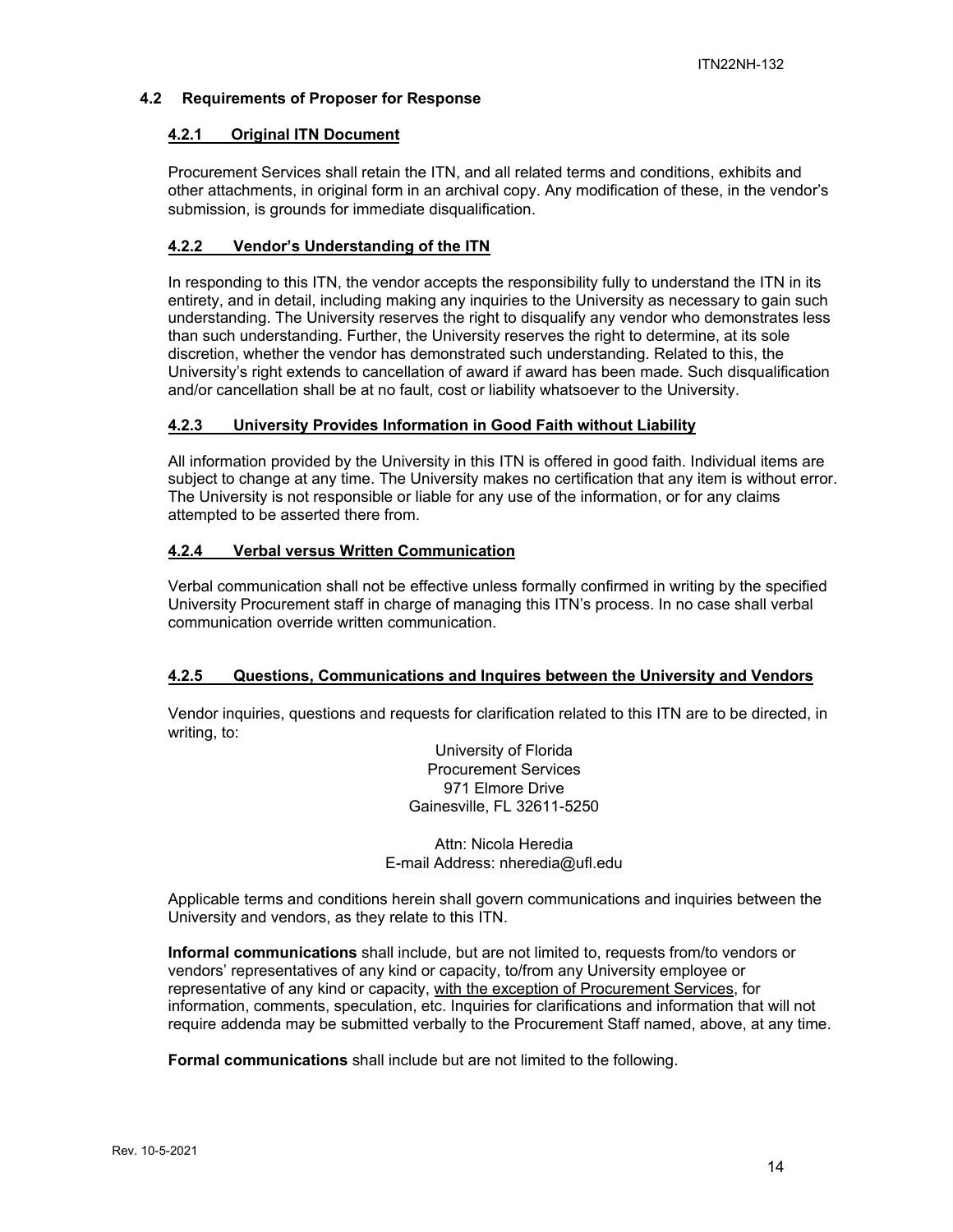Questions concerning this ITN must be submitted in writing, and be received prior to 04/15/2022 5:30 PM/ET.

 Errors and omissions in this ITN and enhancements. Vendors shall bring to the University's attention any discrepancies, errors, or omissions that may exist within this ITN. Vendors shall recommend to the University any enhancements in respect to this ITN, which might be in the University's best interests. These must be submitted in writing and be received prior to 04/15/2022 5:30 PM/ET.

• Inquiries about technical interpretations must be submitted in writing, and be received prior to 4/15/2022 5:30 PM ET.

• Inquiries for clarifications/information that will not require addenda may be submitted verbally to the Procurement Staff named above at any time during this process.

- Verbal and/or written presentations and pre-award proposals under this ITN.
- Addenda to this ITN.

Informal communications shall cease on the date of distribution of this ITN and formal communications shall commence. On the date that the University completes the award process for this ITN and executes the resulting contract with the successful Vendor, informal communications may resume and formal communications must cease.

## **4.2.6 Addenda and the University's Response to Communications from Vendor**

The University will make a good-faith effort to provide a written response to each question or request for clarification that requires addenda within five (5) University business days.

#### *All addenda will be posted to our web site only:*

https://procurement.ufl.edu/vendors/schedule-of-bids/

#### *Vendors who want the addenda supplied to them in another form must notify the Procurement Staff listed in Section 4.2.5 above of that request. Otherwise, it will be the vendor's responsibility to check the web site for any additional information and addenda concerning this ITN.*

The University will not respond to any questions/requests for clarification that require addenda, if received by the University after **04/15/2022 5:30PM ET**.

#### **4.2.7 Pricing**

Vendors shall indicate pricing in Tab 10 of the response. Vendors shall ensure that any departure from this condition results in an offer that is clearly cross-referenced to the applicable sections within this ITN. For any material departure from this condition, vendors shall provide clear and unambiguous explanations how the departure relates in detail to the applicable sections within this ITN. If the vendor responds with an "All or None" proposal, it shall be clearly and unambiguously marked as such.

The University may presume and hold as the vendor's final offer all pricing and/or revenue offerings, whether stated as amounts or percentages, and/or whether or not offered on an all-ornone basis, if not specified by the vendor. The University may accept or reject in part or entirely the vendor's pricing when such offerings are not on an all-or-none basis. The University prohibits the changing of pricing after the ITN closing date and time. Unless otherwise specifically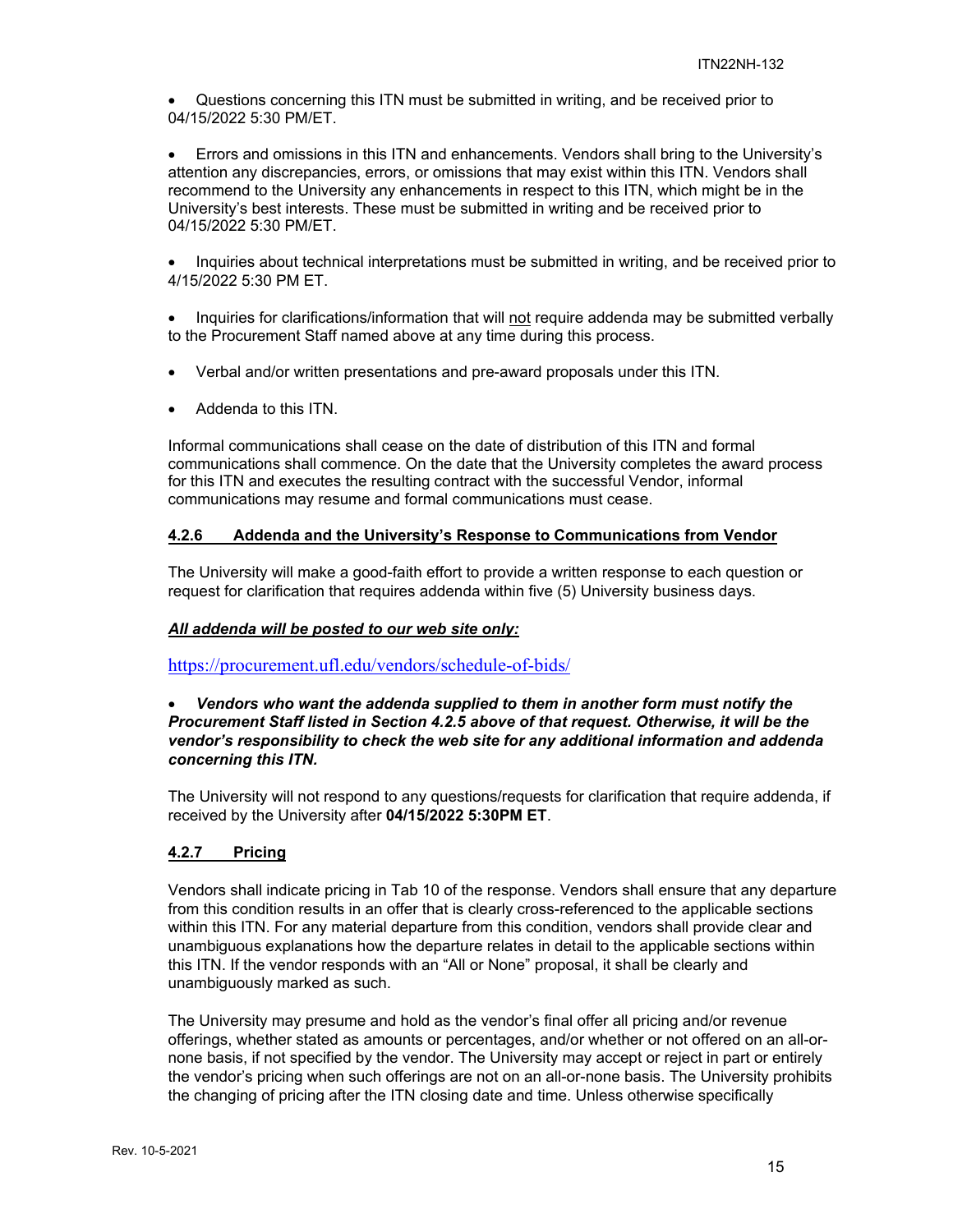proposed by the vendor, the University reserves the right to hold such pricing and/or revenue proposal as effective for the entire intended contract term. The University may prescribe the manner and method by which pricing shall be communicated in the vendor's proposal. The University may reject any proposal in which the pricing does not conform to such prescribed manner and method.

## **4.2.8 Revisions to the ITN**

The University may revise any part of this ITN for any reason by issuing addenda. The University will communicate additional information and addenda to this ITN by posting them on our web site.

https://procurement.ufl.edu/vendors/schedule-of-bids/

## **Vendors that want the revisions supplied to them in another way must notify the Procurement Staff listed in this document of that request. Otherwise, it will be the vendor's responsibility to check the web site for any additional information and addenda concerning this ITN.**

Vendors are responsible for the information contained in such addenda, whether or not they acknowledge receipt. The University is under no obligation to communicate such addenda to vendors who notify the University that they will not be responding this ITN. The University may determine whether an addendum will be considered as part of this ITN and/or as part of any contract resulting there from. The University shall reject vendors' responses to addenda if such responses are received after the ITN closing date and time.

## **4.2.9 Attention to Terms and Conditions**

Vendors are cautioned to thoroughly understand and comply with all matters covered under the Terms and Conditions section of this ITN. The successful Vendor is expected to enter into a form of agreement. The University agreement terms and conditions included in this ITN are intended to be incorporated into this agreement. PROPOSALS THAT ARE CONTINGENT UPON ANY CHANGES TO THESE TERMS AND CONDITIONS MAY BE DEEMED TO BE NON-RESPONSIVE AND MAY BE REJECTED (within the University's sole discretion).

## **4.2.10 Required Signature**

The University may reject any vendors' response if it is not signed as indicated and/or required by the areas, spaces, or forms provided within this ITN.

## **4.2.11 Authority to Negotiate**

Representatives of the vendor(s) selected to participate in oral negotiation(s) shall be first required to submit written authorization from the company CEO or CFO attesting to the fact that the company's lead negotiator is authorized to bind the company to the terms and conditions agreed to during negotiations and as contained in the vendor's best and final offer. The provision of such authorization shall be a prerequisite to continuation in the ITN process. The University shall not enter into extensive contract negotiations with the selected vendor(s) after the negotiation process has been completed. If the University determines that a company awarded a contract based on this ITN does not honor all aspects of the agreement reached during the negotiations in the best and final offer, the University reserves the right to immediately cancel the award, and to place the company on the University's suspended vendor list.

Company negotiators must enter the negotiations prepared to speak on behalf of the vendor's company. The University reserves the right to immediately terminate negotiations with any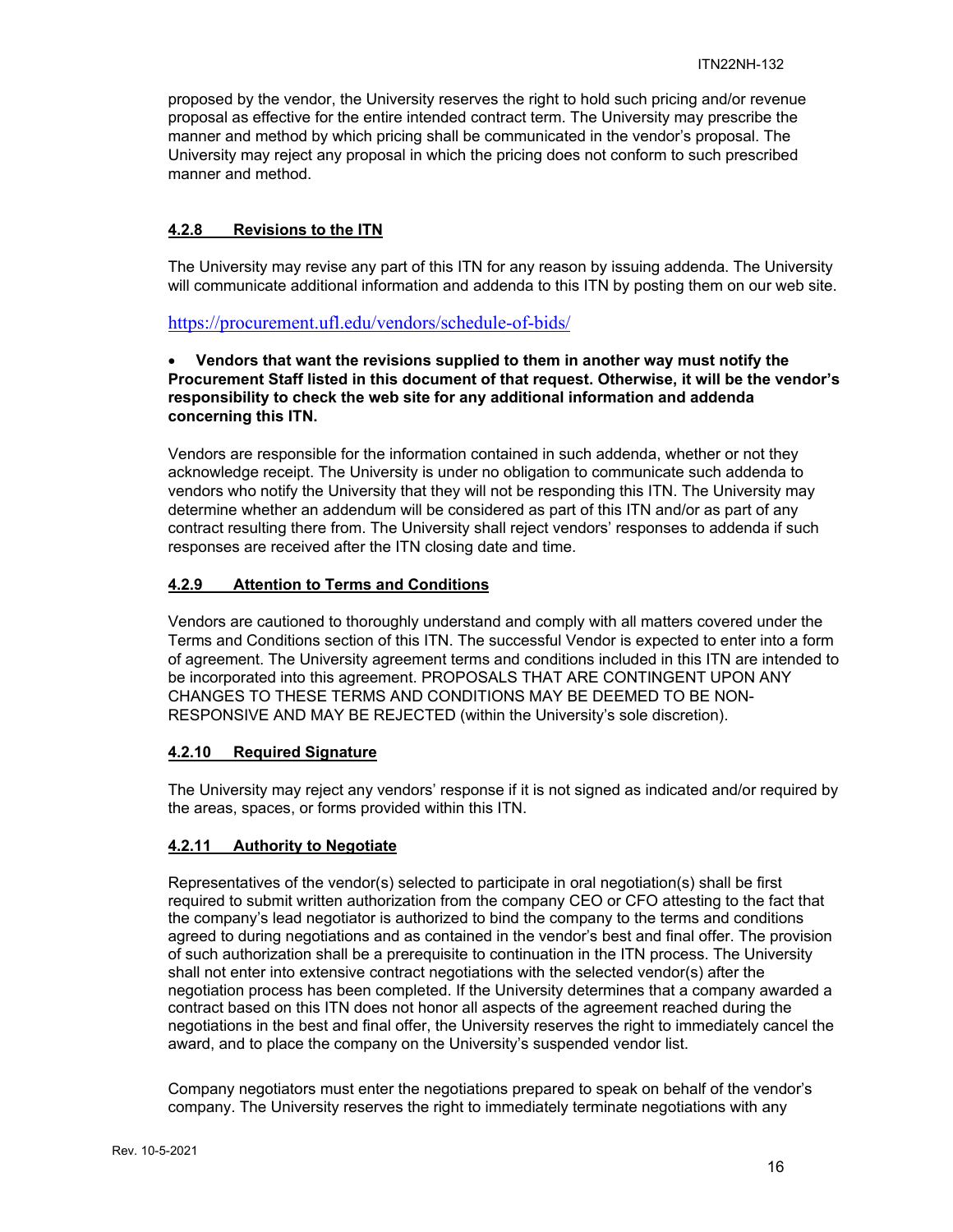company whose representatives are not empowered to, or who will not, make decisions during the negotiation session. Vendors are reminded that the University may elect not to solicit a best and final offer from any company whose representative(s) have been unable or unwilling to commit to decisions reached during the verbal negotiation process.

## **4.2.12 Collusion Prohibited**

In connection with this ITN, vendor collusion with other vendors or employees thereof, or with any employee of the University, is prohibited and may result in vendor disqualification and/or cancellation of award. Any attempt by the vendor, whether successful or not, to subvert or skirt the principles of open and fair competition may result in vendor disqualification and/or cancellation of award. Such disqualification and/or cancellation shall be at no fault or liability whatsoever to the University.

## **4.2.13 Improper Business Relationships/Conflict of Interest Prohibited**

In connection with this ITN, each vendor shall ensure that no improper, unethical, or illegal relationships or conflict of interest exists between or among the vendor, the University, and any other party to this ITN. The University reserves the right to determine the materiality of such relationships, when discovered or disclosed, whether intended or not; and to decide whether or not vendor disqualification and/or cancellation of award shall result. Such disqualification and/or cancellation shall be at no fault or liability whatsoever to the University.

Contractor represents that no University employee who has, or whose relative has, a relationship with Contractor, will violate the Code of Ethics for Public Officers and Employees, including, but not limited to F.S. Section 112.313(3) and (7) and F.S. 112.3185(6) thereof, by reason of Contractor entering into this Contract.

## **4.2.14 Corrections, Changes, and Providing Information on Forms within the ITN**

Vendors shall ensure that an authorized individual initials each correction using pen and ink. Vendors shall use pen and ink or typewriter in providing information directly on pages, or copies thereof, contained within this ITN.

## **4.2.15 Intentionally Omitted**

#### **4.2.16 Anti-Kickback**

In compliance with FAR 52.203-7, the University has in place and follows procedures designed to prevent and detect violations of the Anti-Kickback Act of 1986 in its operations and direct business relationships.

#### **4.2.17 Withdrawal of ITN**

Vendors may withdraw their proposals any time prior to the ITN closing date. Vendors may request to withdraw their proposals after the ITN closing date and time prior to selection and notice of award. The University shall have sole authority to grant or deny such a request. In the event the University grants such a request, it may withhold issuing future ITN's to such vendors.

#### **4.2.18 University's Right to Use Vendor's Ideas/Proprietary Information**

**If the vendor needs to submit proprietary/trade secret information with the proposal, the vendor shall ensure that it is enclosed in a separate envelope from the proposal and that it is clearly designated and conspicuously labeled as such.** Vendors who submit responses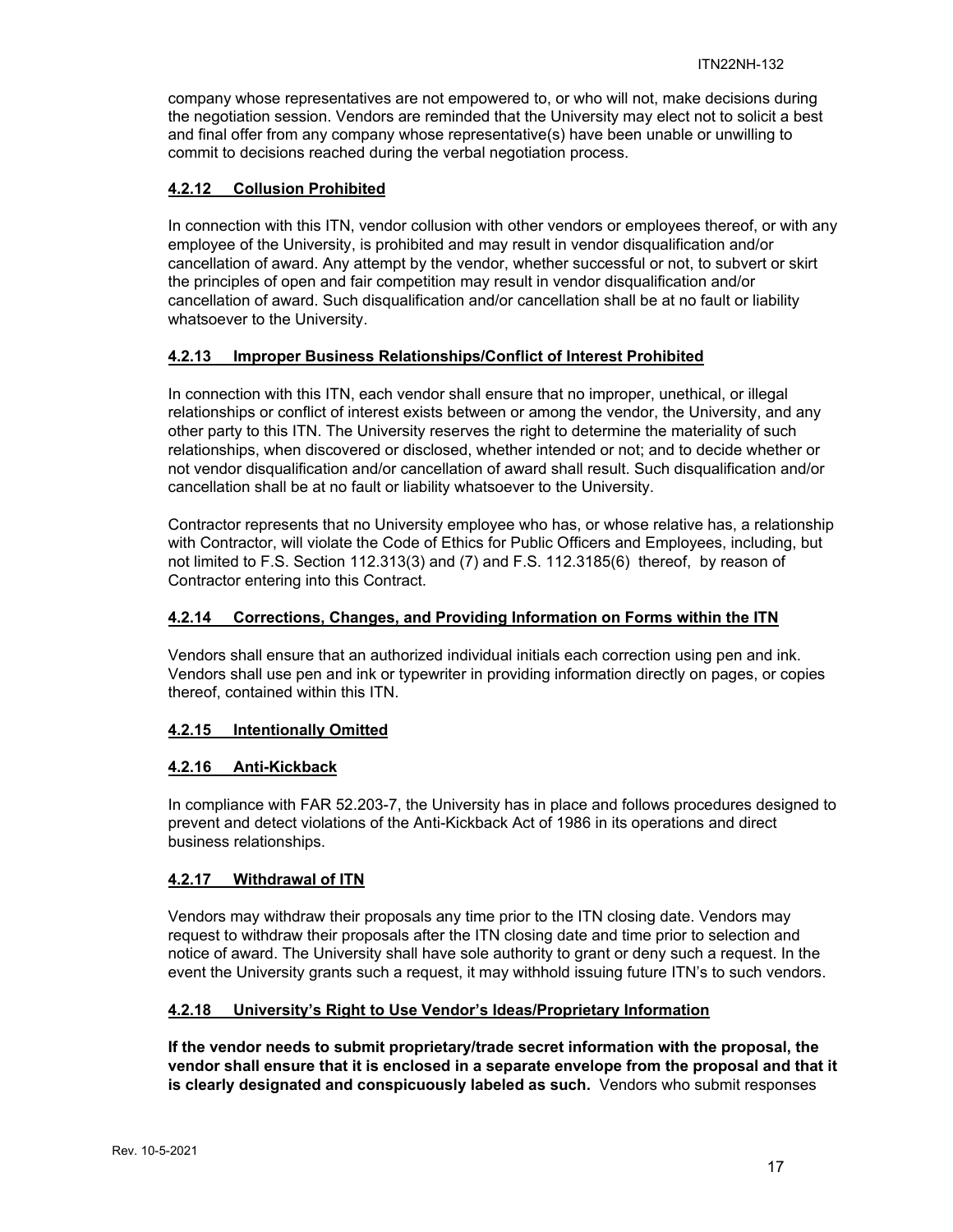with information noted as proprietary may be asked to substantiate why the information is proprietary or is otherwise exempt from a public records request under Florida Law.

Selection or rejection of the proposal shall not affect the University's right of use. Provided, however, that the University will, in good faith, honor any vendor information that is clearly designated and conspicuously labeled as proprietary when the University concurs that the information is proprietary, and that trade secrets or other proprietary data contained in the proposal documents shall be maintained as confidential in accordance with procedures promulgated by the Procurement Staff and subject to limitations in Florida or Federal law. Pricing information cannot be considered proprietary. The University shall not be liable in any manner or in any amount for disclosing proprietary information if such information is not clearly so designated and conspicuously so labeled. The University shall likewise not be liable if it did not know or could not have reasonably known that such information was proprietary.

Should a request be made of the University for access to the information designated confidential or trade secret by the bidder and, on the basis of that designation, the University denies the request, the bidder may be responsible for all legal costs necessary to defend such action if the denial is challenged in a court of law.

Contractor acknowledges and agrees that (a) all documents, studies, materials and information furnished to Contractor by University or University's affiliates in connection with the Services and (b) all reports, studies, plans, deliverables, strategies, materials and other documents and information developed or prepared for University in connection with the Services or which reflect any of the documents, studies, materials or information furnished to Contractor by University (the materials described in (a) and (b) are collectively referred to as the "Information") are and shall remain at all times confidential, proprietary, and the sole property of University. Contractor agrees that it shall not use the Information and will not share the Information with its employees, except as necessary to perform the Services. Contractor may not disclose Information to third parties unless it obtains University's written consent to such disclosure. In the event Contractor is required by subpoena or other judicial or administrative process or by law to disclose such records, Contractor shall (i) provide University with prompt notice thereof, (ii) consult with University on the advisability of taking steps to resist or narrow such disclosure, (iii) furnish only that portion of the information that is responsive to the request, (iv) comply with the requirements of all privacy laws applicable to the Information, which may include, but not be limited, to FERPA, and (v) reasonably cooperate with University in any attempt that University may make to obtain an order or other reliable assurance that confidential treatment will be accorded the records. Upon termination of this Contract or upon request by University, Contractor shall promptly return the Information to University. Notwithstanding the foregoing, if University will share or provide access to protected health information or "PHI" to Contractor for Contractor to perform the Services, University and Contractor will enter into a separate business associate agreement which will govern the confidentiality and non-use obligations of the Contractor regarding the PHI (in lieu of this provision). This provision shall survive the termination of this Contract.

#### **5.0 DEFINITIONS**

#### **5.1 Agreement/Contract**

All types of agreements entered into by the University of Florida, regardless of what they may be called, for the procurement of materials, services or construction, or the disposal of materials. Meaning is interchangeable.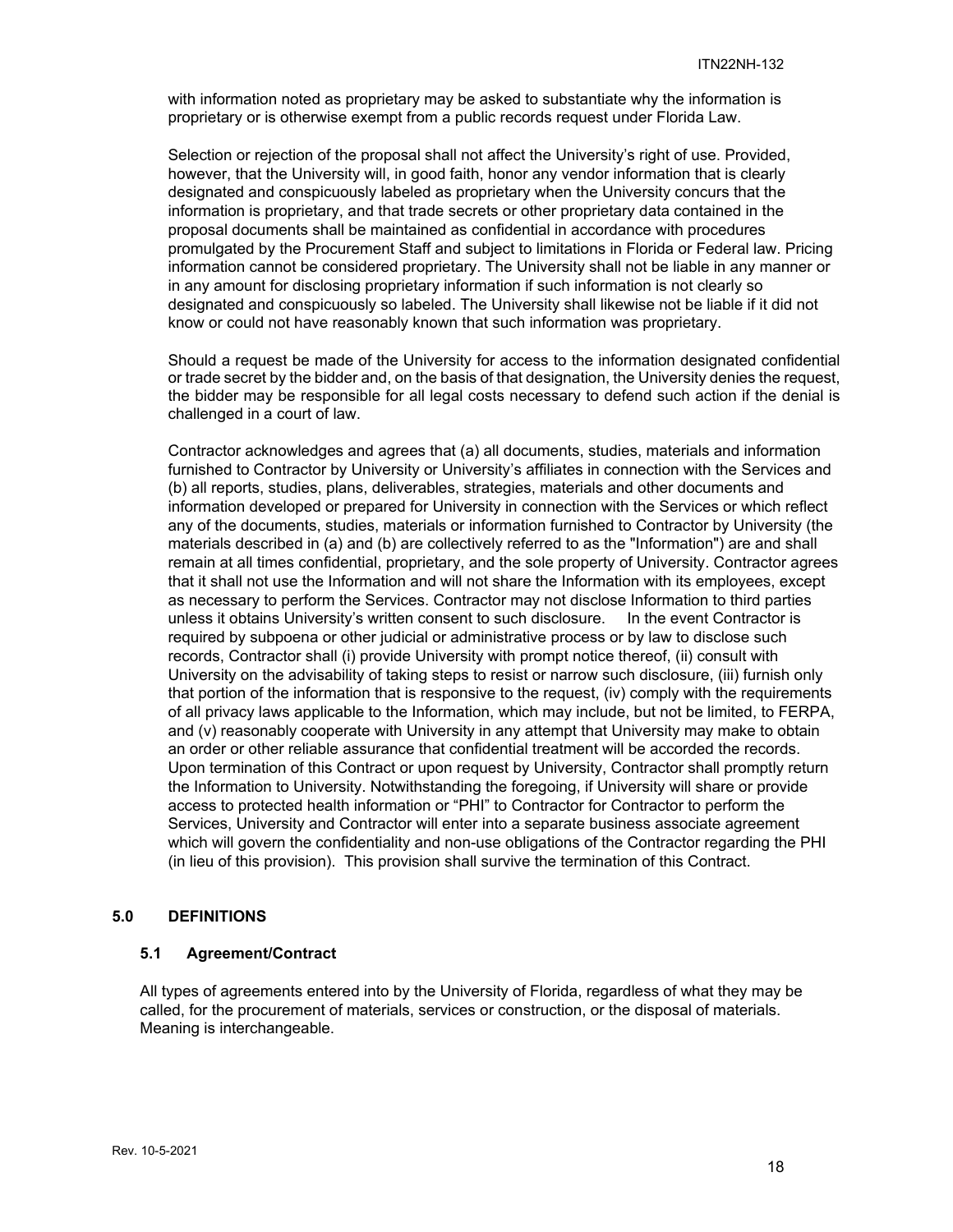#### **5.2 Customer**

Unless otherwise implied by the context of the specific provision within this ITN, "Customer" means a customer of the vendor, other than the University.

#### **5.3 May, Should**

Indicates something that is not mandatory, but permissible, recommended, or desirable.

#### **5.4 Must, Shall, Will**

Indicates a mandatory requirement. Failure to meet these mandatory requirements may result in rejection of your proposal as non-responsive.

#### **5.5 Proposal**

The entirety of the vendor's responses to each point of this ITN, including any and all supplemental offers or information not explicitly requested within this ITN.

#### **5.6 Proprietary Information**

Information held by the owner that if released to the public or anyone outside the owner's organization, would be detrimental to its interests. It is an issue of fact rather than opinion. Pricing and/or revenues cannot be considered proprietary.

#### **5.7 Provider**

Any entity responding to this ITN, or, if selected, the vendor entering into a contract with University.

#### **5.8 Invitation to Negotiate (ITN)**

A competitive negotiation process. It is not to be confused with an Invitation to Bid (ITB), in which goods or services are precisely specified and price is substantially the only competitive factor. This ITN provides the University the flexibility to negotiate to arrive at a mutually agreeable relationship. Price will be considered, but will not be the only factor of evaluation.

#### **5.9 Respondent**

Any entity responding to this ITN, or, if selected, the vendor entering into a contract with University.

#### **5.10 Response**

Same as Proposal

#### **5.11 Successful Vendor**

Any entity responding to this ITN, or, if selected, the vendor entering into a contract with University.

#### **5.12 Supplement Agreement**

Any supplement terms and conditions agreed to by the parties in writing taking precedence over all other documents governing the transaction.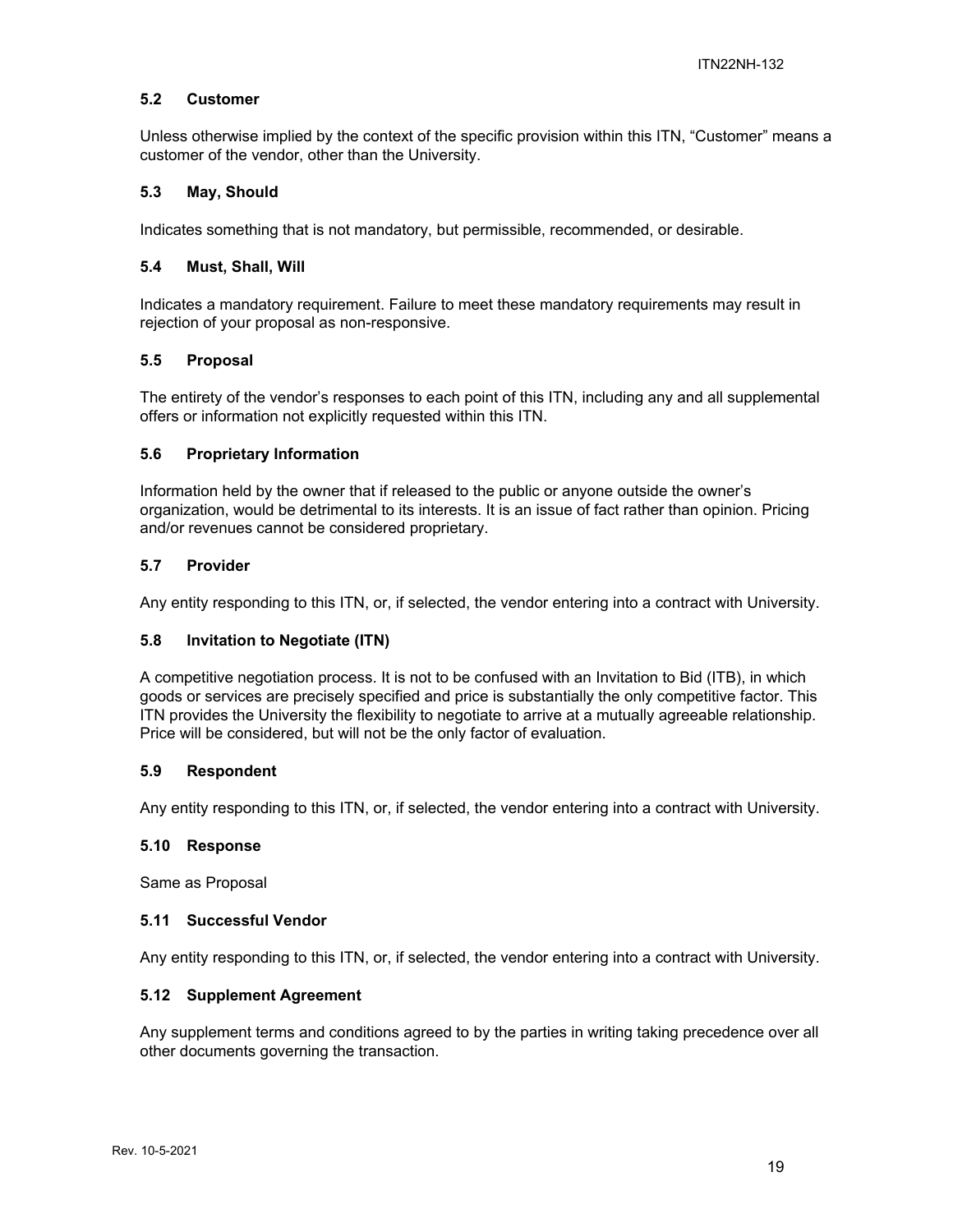## **5.13 Supplier**

Any entity responding to this ITN, or, if selected, the vendor entering into a contract with University.

#### **5.14 University of Florida, UF or University**

Same as The University of Florida Board of Trustees, a public body corporate of the State of Florida; throughout the document the term UF, University and University of Florida is used interchangeably.

#### **5.15 Vendor**

Any entity responding to this ITN, or, if selected, the vendor entering into a contract with University.

#### **5.16 Vendor's Proposal**

Same as Proposal

#### **5.17 Vendor's Response**

Same as Proposal

## **6.0 AGREEMENT TERMS AND CONDITIONS**

The following are the Terms and Conditions that will become part of any Agreement consummated between the University and the Successful Vendor. The Successful Vendor will be expected to execute an Agreement containing the provisions set forth in this section, or substantially similar provisions as University deems prudent or necessary. This list of provisions is not exhaustive or indicative of every provision that will be contained in the Agreement, but rather identifies particular terms and conditions of which the vendor should be aware. In the event of a conflict between any provisions contained in any of the documents governing this transaction, the following shall be the order of precedence: Agreement; Invitation to Negotiate; Proposal.

#### **6.1 Actions of Successful Vendor**

The University is under no obligation whatsoever to be bound by the actions of any Successful Vendor with respect to third parties. The Successful Vendor is not a division or agent of the University.

#### **6.2 Advertising**

The Successful Vendor shall not advertise or publish information concerning the Agreement without prior written consent of the University. The University shall not unreasonably withhold permission.

#### **6.3 Americans with Disabilities Act**

The Successful Vendor shall comply with all applicable provisions of the Americans with Disabilities Act and applicable federal regulations under the act.

#### **6.4 Certification**

By signature on the "Proposal Certification" form included under Section 7.0, the Vendor certifies that the submission on the proposal did not involve collusion or other anti-competitive practices. The Vendor has not given, offered to give, nor intends to give at any time hereafter any economic opportunity, future employment, gift, loan, gratuity, special discount, trip, favor, or service to a public servant in connection with the submitted proposal. In addition, Vendor certifies whether or not an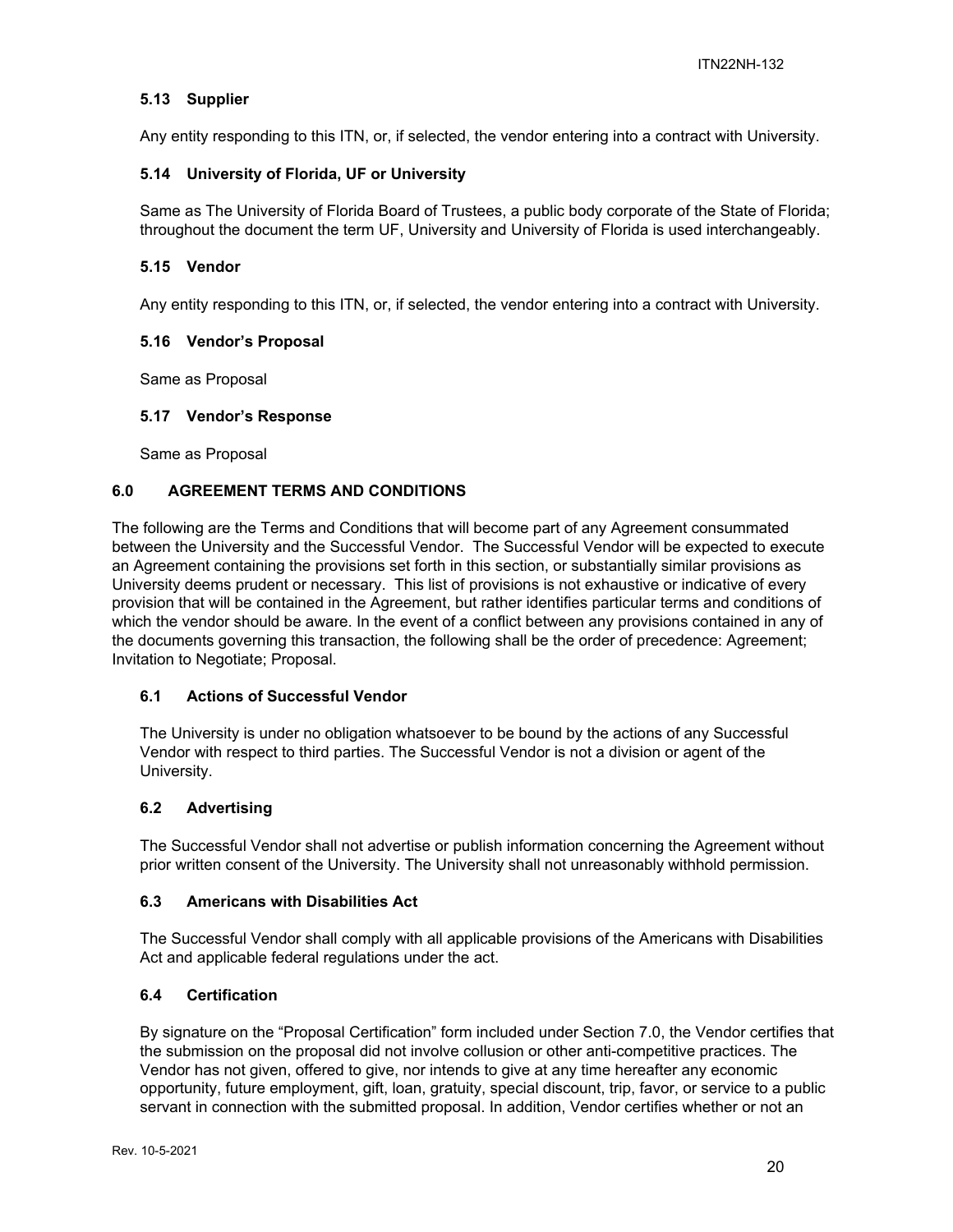employee of the University has, or whose relative has, a substantial interest in any Agreement subsequent to this ITN. Vendor also certifies their status with regard to debarment, or suspension by any federal entity.

Failure to provide a valid signature affirming the stipulations required by this clause shall result in the rejection of the submitted proposal and, if applicable, any resulting Agreement. Signing the certification with a false statement shall void the proposal and, if applicable, any resulting Agreement. Any resulting Agreement may be subject to legal remedies provided by law. Vendor agrees to promote and offer to the University only those services and/or materials as stated in and allowed for under resulting Agreement(s).

## **6.5 Conflict of Interest**

The award hereunder is subject to the provisions of Chapter 112, F.S. Vendors must disclose with the proposal the name of any officer, director, or agent who is also an employee of the University of Florida. Further, all Vendors must disclose the name of any University employee who owns, directly or indirectly, an interest of five percent (5%) or more in the Vendor's firm or any of its branches.

## **6.6 Discrimination**

An entity or affiliate who has been placed on the discriminatory list may not submit a bid on a contract to provide goods or services to a public entity, may not submit a bid on a contract with a public entity for the construction or repair of a public building or public work, may not submit proposals on leases of real property to a public entity, may not award or perform work as a Vendor, supplier, subcontractor or consultant under contract with any public entity, and may not transact business with any public entity.

## **6.7 Drug Free Workplace**

The Successful Vendor agrees that in the performance of the Agreement, neither the Successful Vendor nor any employee of the Successful Vendor shall engage in the unlawful manufacture, distribution, dispensing, possession, or use of a controlled substance in conducting any activity covered by the Agreement. The University reserves the right to request a copy of the Successful Vendor's Drug Free Workplace Policy. The Successful Vendor further agrees to insert a provision similar to this statement in all subcontracts for services required.

## **6.8 Equal Opportunity**

University of Florida is an equal opportunity employer and federal contractor or subcontractor. Consequently, the parties agree that, as applicable, they will abide by the requirements of 41 CFR 60-1.4(a), 41 CFR 60-300.5(a) and 41 CFR 60-741.5(a) and that these laws are incorporated herein by reference. These regulations prohibit discrimination against qualified individuals based on their status as protected veterans or individuals with disabilities, and prohibit discrimination against all individuals based on their race, color, religion, sex, sexual orientation, gender identity or national origin. These regulations require that covered prime contractors and subcontractors take affirmative action to employ and advance in employment individuals without regard to race, color, religion, sex, sexual orientation, gender identity, national origin, protected veteran status, or physical or mental disability. **The parties also agree that, as applicable, they will abide by the requirements of Executive Order 13496 (29 CFR Part 471, Appendix A to Subpart A), relating to the notice of employee rights under federal labor laws. This contractor and subcontractor shall abide by the requirements of 41 CFR §§ 60-1.4(a), (or for construction contractors, 41 CFR § 60-4.3(a)), 60-300.5(a) and 60-741.5(a), and Executive Order 11246, as amended. These regulations prohibit discrimination against qualified individuals based on their status as protected veterans or individuals with disabilities, and prohibit discrimination against all individuals based on their race, color, religion, sex, sexual orientation, gender identity, or national origin.**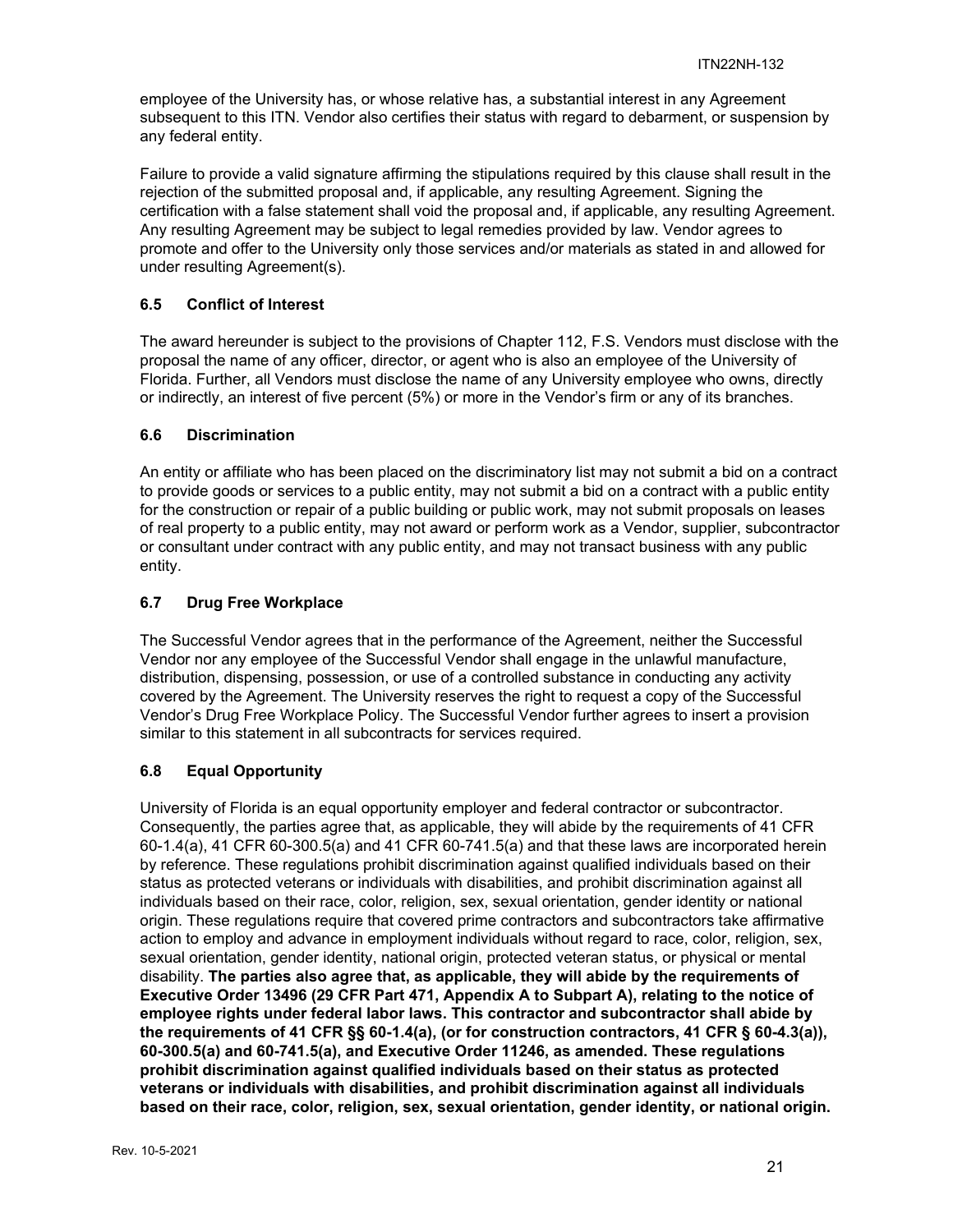**Moreover, these regulations require that covered prime contractors and subcontractors take affirmative action to employ and advance in employment individuals without regard to the aforementioned protected groups.**

## **6.9 Federal, State, and Local Laws and Regulations**

Successful Vendor is solely responsible for complying with all laws, ordinances, and regulations including but not limited to, those relating to taxes, licenses and permits, as they may apply to any matter under this ITN. The Successful Vendor must demonstrate that they are duly licensed by applicable regulatory bodies during the performance of the Agreement. Prior to the commencement of Agreement, the Successful Vendor shall be prepared to provide evidence of such licensing as may be requested by the University. Successful Vendor shall, at no expense to the University, procure and keep in force during the entire period of the Agreement all such permits and licenses.

In the performance of the Services, Contractor shall, at its own expense, at all times during the Term, comply with all applicable federal, state, and local laws, rules, regulations, and ordinances and all other governmental requirements. Contractor acknowledges and agrees that Contractor has and will at all times during the Term maintain all governmental permits, licenses, consents, and approvals necessary to perform the Services. Contractor shall also be solely responsible for and shall pay as required by law Contractor's income taxes, general excise taxes and any self-employment taxes.

## **6.10 E-Verify Compliance; Unauthorized Alien Workers**

By entering into a contract with UF, Vendor is obligated to comply with the provisions of Section 448.095, Fla. Stat., "Employment Eligibility." Compliance with Section 448.095, Fla. Stat., includes, but is not limited to, utilization of the E-Verify System to verify the work authorization status of all newly hired employees, and requiring all subcontractors to provide an affidavit attesting that the subcontractor does not employ, contract with, or subcontract with, an unauthorized alien. Vendor affirms and represents that it is registered with the E-Verify system and are using same, and will continue to use same as required by Section 448.095, Fla. Stat. The Vendor's employment of unauthorized aliens is considered a violation of Section 274A(e) of the Immigration and Nationality Act. If the Vendor knowingly employs unauthorized alien workers, such violation shall be cause for UF'S unilateral cancellation of the Agreement.

#### **6.11 Inspection, Audit and Reporting**

All books, accounts, reports, files and other records relating to the Agreement shall be subject at all reasonable times to inspection and audit by the University of Florida.

Reporting Requirements: The successful vendor(s) agrees to furnish to the University a summary of total sales made under this contract as requested but at least twice a year. Vendor and University will work together to create reports as University deems necessary and compatible with vendor systems.

#### **6.12 Liens**

Each Successful Vendor shall keep the University free and clear from all liens asserted by any person or entity for any reason arising out of the furnishing of services or materials by or to the Successful Vendor.

#### **6.13 Modifications**

This Contract may be modified or altered only by written agreement signed by both University and Contractor.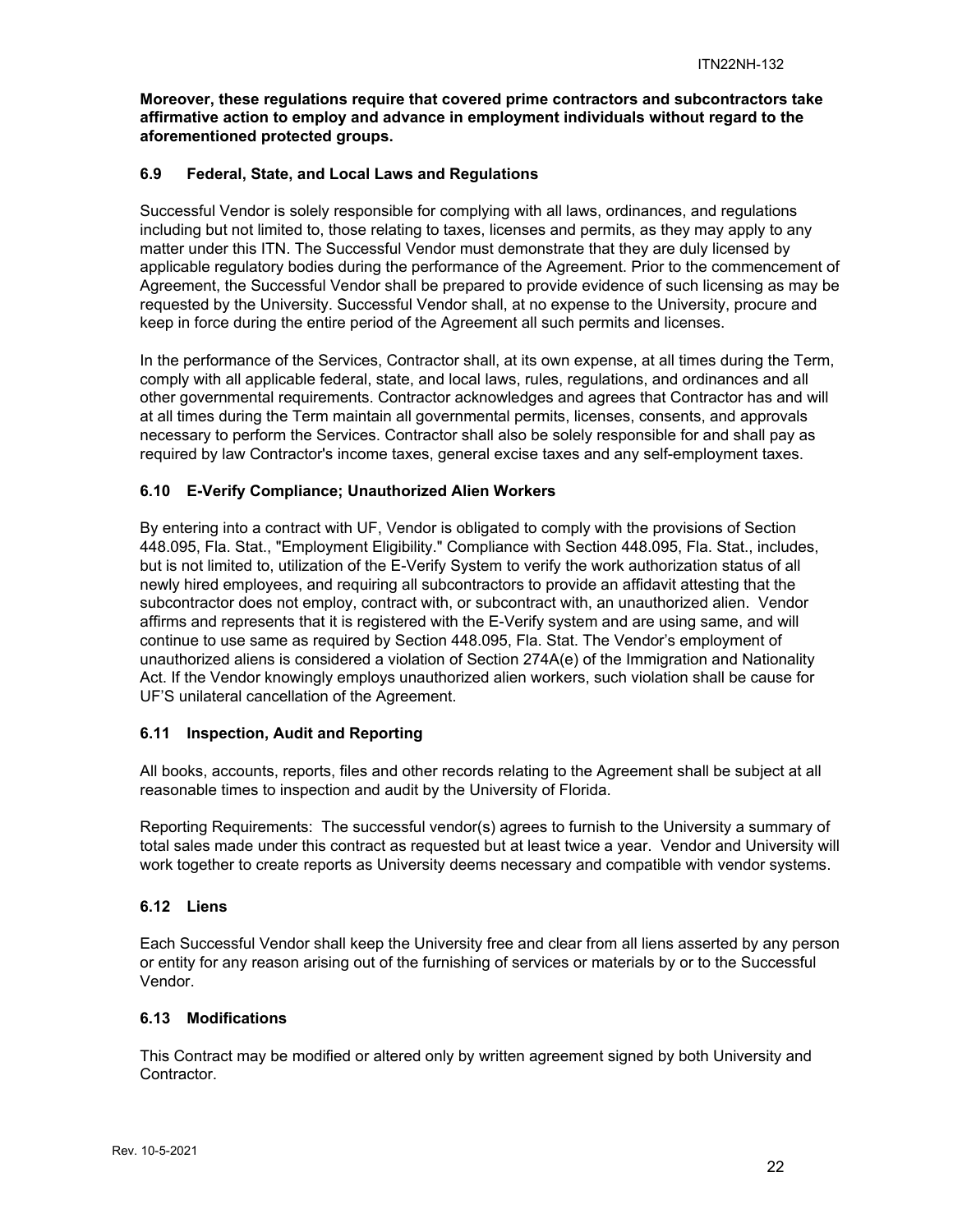## **6.14 Non-Discrimination**

The parties agree to be bound by applicable state and federal rules governing Equal Employment Opportunity and Non-Discrimination.

#### **6.15 Ownership of Documents**

All drawings, maps, sketches, documents, records, programs, data base, reports and other data developed or purchased, under this Agreement for or at the University's expense shall be and remain the University's property, without restriction, reservation or qualifications. The Successful Vendor may retain copies necessary for recordkeeping documentation and all such other business purposes related to the Agreement. All materials and products produced shall be provided to the University upon expiration of this Agreement.

## **6.16 Sales and Use Tax**

The Successful Vendor agrees to comply with and to require all of his subcontractors to comply with all the provisions of applicable law. The Successful Vendor further agrees to indemnify and hold harmless the University from any and all claims and demands made against it by virtue of the failure of the Successful Vendor or any subcontractors to comply with the provisions of any and all said laws. The University is exempt from state sales and use tax. A copy of the University's Certificate of Exemption will be made available upon request.

## **6.17 Sexual Harassment**

Federal law and the policies of the University prohibit sexual harassment of University employees or students. Sexual harassment includes any unwelcome sexual advance toward a University employee or student, any request for a sexual favor from a University employee or student, or any other verbal or physical conduct of a sexual nature that is so pervasive as to create a hostile or offensive working environment for University employees, or a hostile or an offensive academic environment for University students. University vendors, subcontractors and suppliers for this project are required to exercise control over their employees so as to prohibit acts of sexual harassment of University employees and students. The employer of any person who the University, in its reasonable judgment, determines has committed an act of sexual harassment agrees as a term and condition of the Agreement to cause such person to be removed from the project site and from University premises and to take such other action as may be reasonably necessary to cause the sexual harassment to cease.

## **6.18 Supplier Diversity Program**

University is an equal opportunity institution and, as such, encourages the use of small businesses, including women and minority-owned small businesses in the provision of goods and services. Small businesses should have a fair and equal opportunity to compete for dollars spent by the University. Competition ensures that prices are competitive, and a broad vendor base is available.

For questions about the University's supplier diversity program, contact the Director of Small Business and Supplier Diversity, 352-392-0380, https://sbsd.admin.ufl.edu/.

#### **6.19 Tobacco Free Campus Policy**

The University of Florida campus is a tobacco-free campus. This policy was effective as of July 1, 2010. The use of cigarettes or other tobacco products in UF buildings, parking lots, or in vehicles in these areas is prohibited. The successful vendor is expected to respect this smoke free policy and fully comply with it.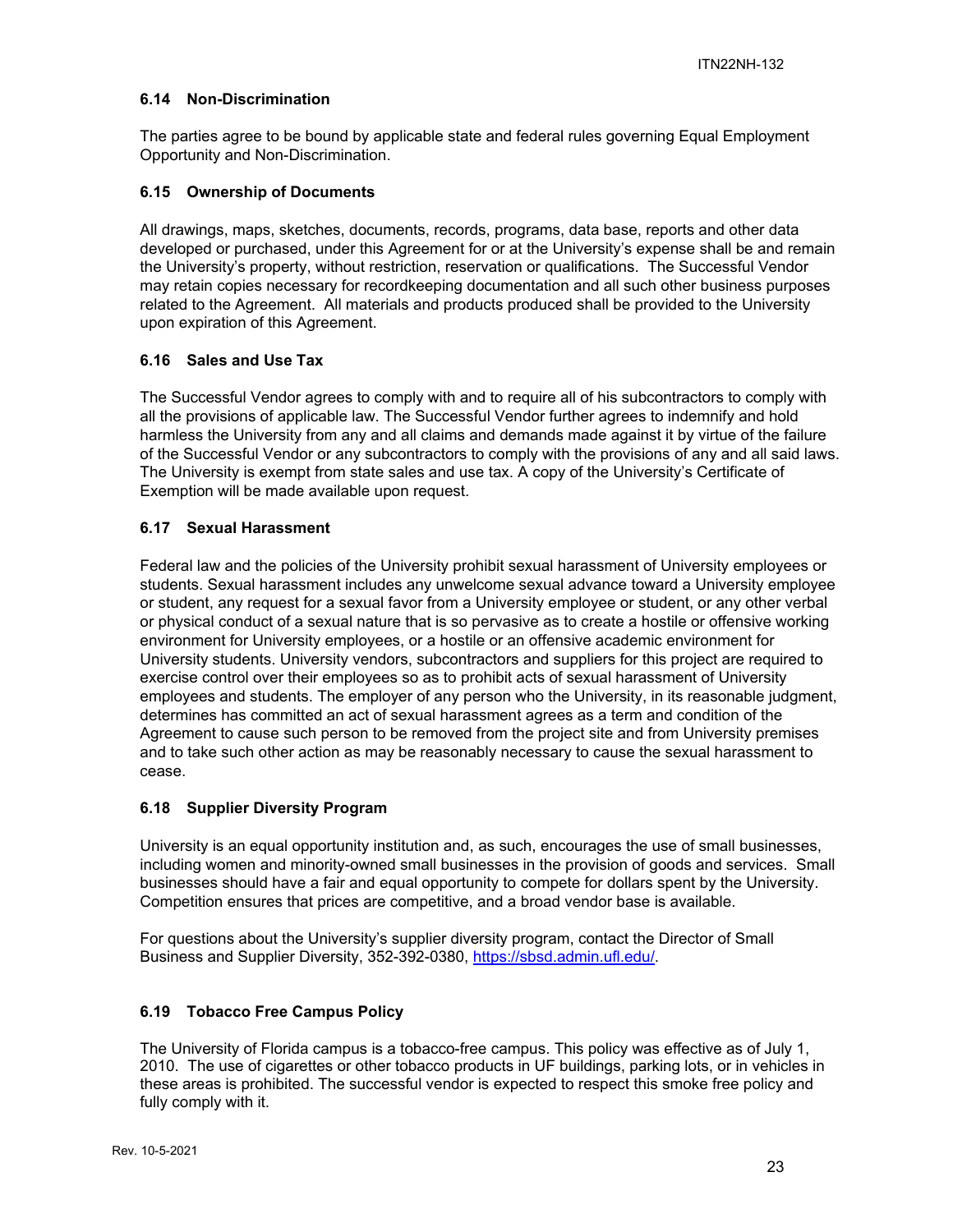## **6.20 Sustainability Preferences**

The University's Procurement directives support the purchase of products that will minimize any negative environmental impacts of our work. In order to facilitate a healthy market in sustainable products, all parties involved in the procurement and utilization of materials must engage in both waste recycling and the initial purchase of products containing recycled content. It is in the interest of public health, safety and welfare and the conservation of energy and natural resources to use and promote environmentally responsible products, as well as energy efficient fixtures, appliances and mechanical equipment used in new construction and retrofit of University facilities.

## **6.21 Assignment-Delegation**

Except for subcontracting or delegation expressly contemplated in the scope of work set forth on Exhibit A, Contractor shall not assign, transfer, delegate, subcontract, or otherwise dispose of, whether voluntarily or involuntarily, or by operation of law, any right or obligation under this Contract, without the written consent of University, which consent may be withheld in University's sole discretion. Any such assignment, subcontracting or transfer is void. No subcontracting or other delegation shall in any event relieve Contractor of any obligation or liability of Contractor under this **Contract** 

## **6.22 Assignment of Anti-Trust Overcharge Claims**

The parties recognize that in actual economic practice overcharges resulting from anti-trust violations are in fact borne by the ultimate purchaser; therefore, Successful Vendor hereby assigns to the University any and all claims for such overcharges.

## **6.23 Date for Reckoning Prompt-Payment Discount**

For purposes of determining whether a prompt-payment discount, if applicable, may be taken by the University, the starting date of such reckoning period shall be the later of the date of a properly executed invoice or the date of completion of service and/or delivery of product.

## **6.24 Force Majeure**

In the event compliance with any obligation under this Agreement is impractical or impossible due to any Event of Force Majeure, then the time for performance of such obligation shall be extended for a period equivalent to the duration of the Event of Force Majeure. The provisions of this section shall not operate to excuse either party's inability to perform its obligations hereunder because of inadequate finances. "Event of Force Majeure:" means any strike, lockout, labor dispute, embargo, flood, earthquake, storm, dust storm, lightning, fire, epidemic, act of God, war, national emergency, civil disturbance or disobedience, riot, sabotage, terrorism, restraint by governmental order or any other occurrence beyond the reasonable control of the party in question.

## **6.25 Furnish and Implementation**

The items specified in this solicitation will be provided on a furnished and installed basis. The Successful Vendor shall have the complete responsibility for the items or system until it is in place and working. Any special installation preparation and requirements must be submitted to the University. All transportation and coordination arrangements will be the responsibility of the Successful Vendor. Delivery of equipment will be coordinated so that items or systems will be delivered directly to the installation site. This effort will minimize risk of damage and avoid double handling.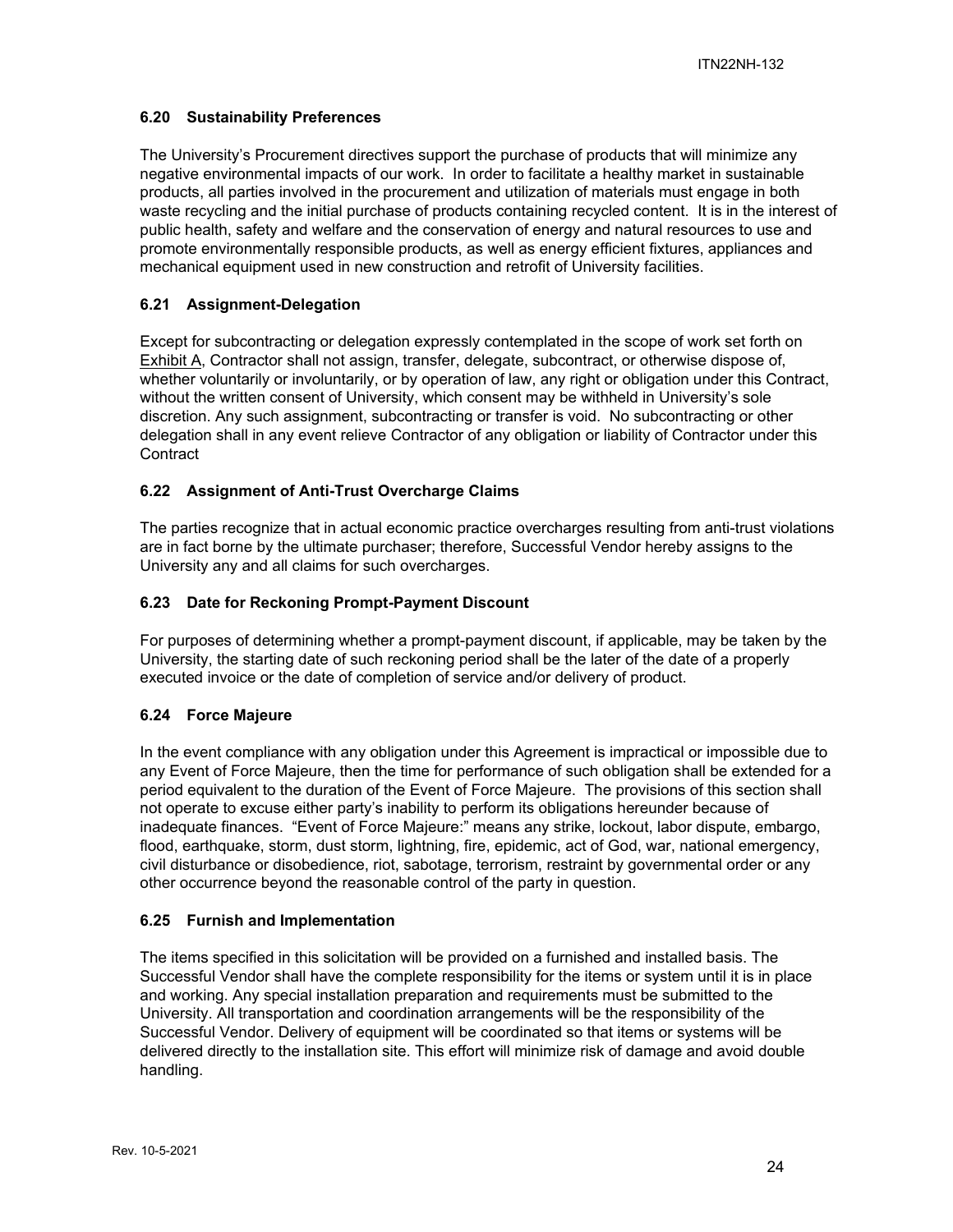## **6.26 Indemnification/Hold Harmless; Liability**

The Successful Vendor shall indemnify, defend, and hold harmless the University of Florida Board of Trustees, the University of Florida, the State of Florida and the Florida Board of Governors, and their respective officers, agents, and employees, against and from any and all claims, demands, suits, actions, proceedings, loss, cost, and damages of every kind and description, including attorneys' fees and/or litigation expenses, which may be brought or made against or incurred on account of loss of or damage to any property or for injuries to or death of any person, caused by, arising out of, or contributed to, in whole or in part, by reasons of any act, omission, professional error, fault, mistake, or negligence of Successful Vendor, its employees, agents, representatives, or subcontractors, their employees, agents, or representatives in connection with or incident to the performance of the Agreement. Successful Vendor's obligation under this provision shall not extend to any liability caused by the sole negligence of the University Of Florida Board Of Trustees, University, or its officers, agents, and employees. Such indemnification shall specifically include infringement claims made against any and all intellectual property supplied by Successful Vendor and third party infringement under the Agreement.

The University, as a public entity, is protected by sovereign immunity from tort liability, subject to a limited statutory waiver. The University will not agree to (i) indemnify or hold harmless any vendor; (ii) be liable for vendor's attorneys' fees under any circumstances; or (iii) binding arbitration. The Agreement shall not be construed or interpreted as (i) denying to either party any remedy or defense available to such party under the laws of the State of Florida; (ii) the consent of University or the State of Florida or their agents and agencies to be sued; or (iii) a waiver of either University's or the State of Florida's sovereign immunity beyond the limited waiver provided in section 768.28, Florida Statutes.

## **6.27 Insurance Requirements**

The Successful Vendor shall purchase from and maintain with a company or companies, lawfully authorized to do business in Florida and acceptable to the University, such insurance as will protect the Successful Vendor from claims arising out of or resulting from the Successful Vendor's operations under the Agreement and for which the Successful Vendor may be legally liable, whether such operations be by the Successful Vendor or by their subcontractors or by anyone directly or indirectly employed by any of them, or by anyone for whose acts any of them may be liable. All insurance policies shall be issued and countersigned by representatives of such companies duly authorized for the State of Florida and shall be written on ISO standard forms or their equivalents. The Successful Vendor shall file with the University Certificates of Insurance prior to the commencement of this Agreement and shall file Certificates of Insurance evidencing the renewal of such policies at least thirty (30) days prior to the date that each applicable insurance policy is scheduled to expire. *Please note that the University of Florida must be named "additional insured" on automobile and general liability policies.*

General Liability Insurance – The Successful Vendor shall provide the ISO Commercial General Liability policy for general liability coverage's for limits of not less than of \$1,000,000 per occurrence. Coverage shall be maintained without interruption from date of commencement of work until date of final payment.

Worker's Compensation - The Successful Vendor shall secure and maintain for the life of this Agreement, valid Worker's Compensation Insurance as required by Chapter 440, Florida Statutes (if applicable.)

Automobile Liability - The Successful Vendor shall secure and maintain, during the life of this Agreement, Automobile Liability insurance on all vehicles against bodily injury and property damage in at least the amount of \$100,000.00 per person, \$500,000.00 per occurrence.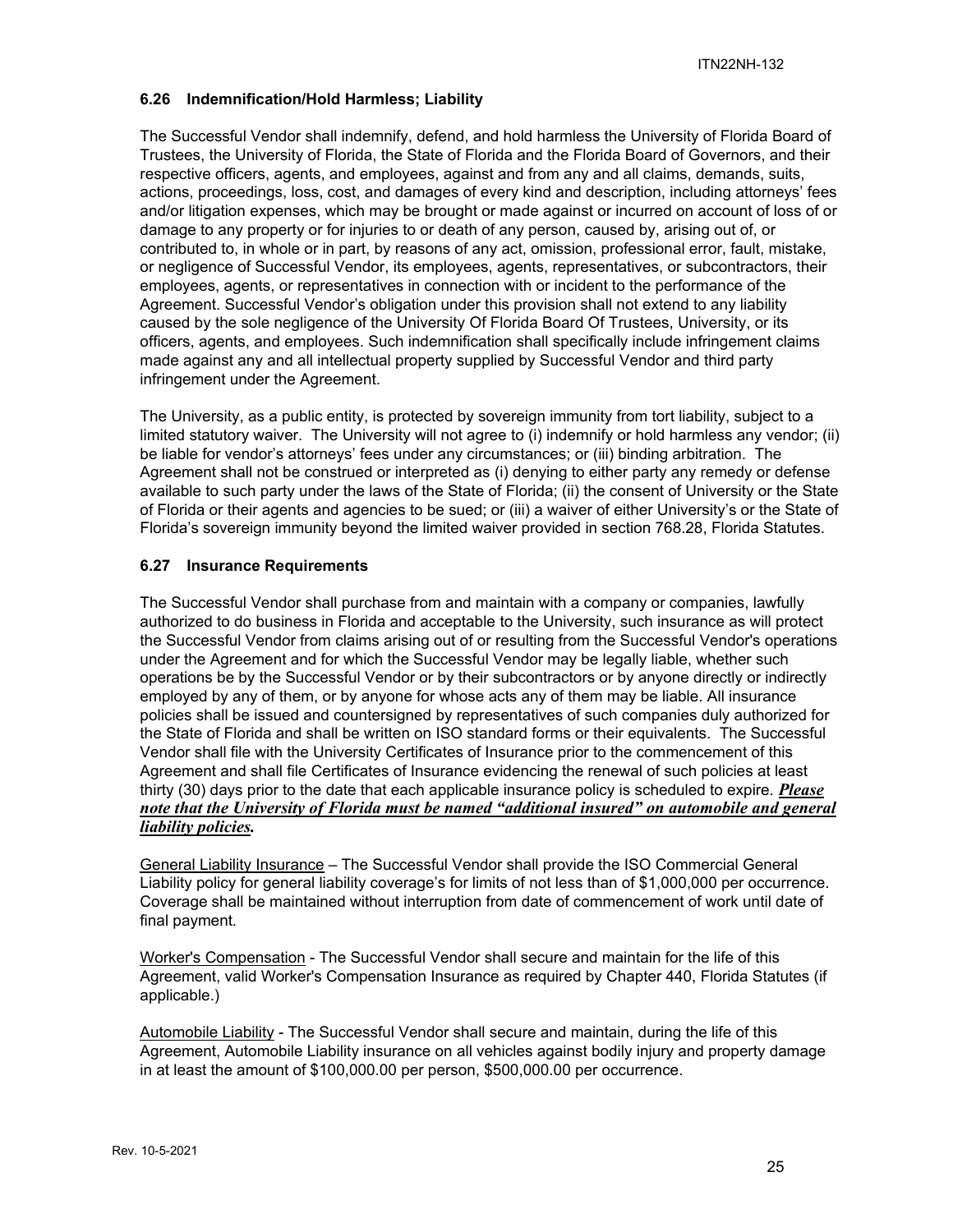Additional requirement for Software, and Information Services: The Successful Vendor shall provide and keep in full force and effect during the term of the Agreement, at the Vendor's own cost and expense, the following insurance policies for the joint benefit of the Vendor and UF, with an insurer reasonably acceptable to UF: (i) Professional Liability insurance with a minimum per claim liability limit amount of \$1,000,000 (ii) In the event the Vendor is hosting UF information, Cyber Liability insurance will be required with a minimum aggregate liability limit amount of \$1,000,000.

## **6.28 Protection of Property**

The Successful Vendor shall at all times guard against damage or loss, whether by the vendor directly or subcontractors, to the property of the University or of others or vendors and shall be held responsible for replacing or repairing any such loss or damage. The University may withhold payment or make such deductions as deemed necessary to insure reimbursement or replacement for loss or damage to property through negligence of the Successful Vendor or their agents. The Successful Vendor shall provide all barricades and take all necessary precautions to protect buildings and personnel.

## Intellectual Property

- A. All works that are created pursuant to this contract ("Works") are works made for hire, and all rights and privileges attendant to the Works belong exclusively to the University. If a court of competent jurisdiction determines that any Work does not constitute a work made for hire, the Contractor hereby assigns to the University for no additional consideration all rights and privileges the Contractor has in the works, including all intellectual property rights, specifically those under copyright law.
- B. Paragraph A does not apply to Works that are not created through performance under this Contract ("Pre-existing works"). With respect to Pre-existing works used by the Contractor in performance of this Contract, the Contractor shall obtain for the University at no additional charge a license to use Pre-existing works for the uses intended under this Contract, including the right to make derivative works. Paragraph A does apply, however, to any Works that are derivative of Pre-existing works.
- C. The Contractor warrants that it has full power and authority to transfer the rights granted by this Contract to the University and that use of the works by the University does not constitute an infringement or other violation of any copyright, trade secret, trademark, patent, non-disclosure, or other rights of any third party.
- D. Title and all rights and privileges to all graphics and material provided to the Contractor by the University in connection with this Contract remain the exclusive property of the University of Florida. The Contractor does not receive any title, rights, or privileges in those graphics or materials. The University grants to the Contractor a limited license in those graphics or materials only for the purpose of carrying out the Contractor's obligations under this Contract.

## **6.29 Labor Disputes**

Successful Vendor shall give prompt notice to the University of any actual or potential labor dispute which delays or may delay performance of the Agreement.

## **6.30 Laws and Regulations**

Successful Vendors are solely responsible for keeping themselves fully informed of and faithfully observing all laws, ordinances, and regulations and shall protect and indemnify the University, its officers and agents against any claims of liability arising from or based on any violation thereof.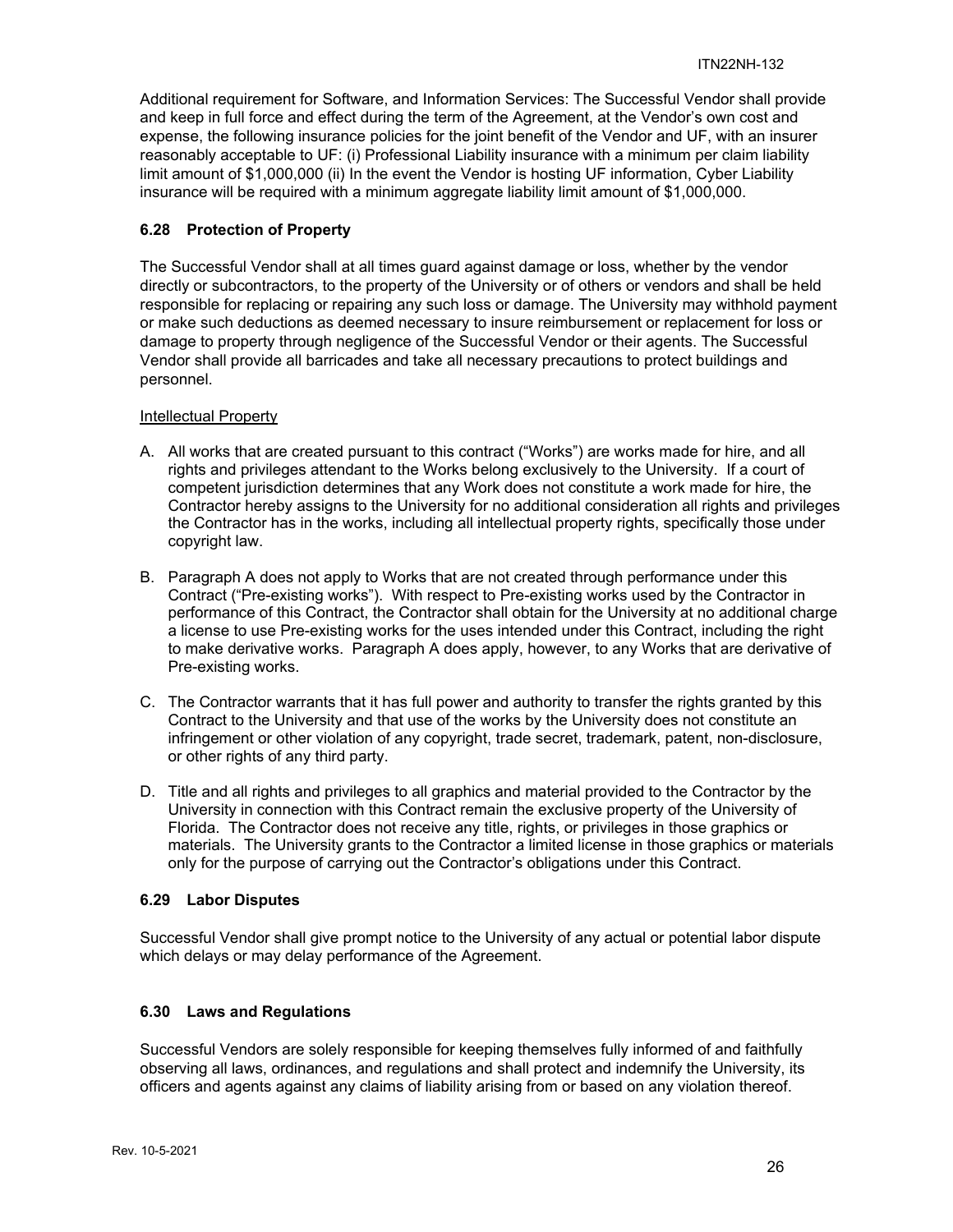## **6.31 No Replacement of Defective Tender**

Every tender of goods must fully comply with all provisions of the Agreement as to time of delivery, quantity, and the like. If a tender is made which does not fully conform, this shall constitute a breach and Successful Vendor shall not have the right to substitute a conforming tender.

## **6.32 No Waiver of Right by the University**

No waiver by a party of any provision or breach of this Contract shall be deemed to have been made unless the same is in writing, and no waiver of any provision or breach of this Contract shall be deemed a waiver of any other provisions or breach. A party's consent to or approval of any act shall not be deemed to render unnecessary the obtaining of such party's consent to or approval of any subsequent act.

## **6.33 Notice to Vendors of Asbestos-Containing Materials in University Buildings**

Asbestos containing materials (ACM) can be found in almost any building in the United States more than 10 years old. The University of Florida is no exception. The types of asbestos most commonly found are pipe and boiler insulation, fireproofing, hard panels known as "Transite", floor tile, and spray or trowel-applied ceiling finishes. ACM is generally not hazardous if left undisturbed.

The University has implemented an Asbestos Program to assure safe management and removal of ACM. Vendors, consultants, and other's providing service to the University may encounter ACM and must, therefore, comply with the following instructions:

A. Avoid disturbing suspected ACM. Exercise caution and watch for possible ACM.

B. If it is necessary to disturb ACM, first notify the appropriate Division Asbestos Representative listed in this notice, or the University of Florida Asbestos Coordinator, before proceeding with your work. You shall take whatever precautions are necessary to protect humans' health and the environment, and comply with all applicable Federal, State, and Local laws pertaining to asbestos.

C. If you require additional information on possible locations of ACM in a particular building, contact the Asbestos Representative from the Division for which you are working.

| <b>Division</b>            | Asbestos Representative            | Telephone        |
|----------------------------|------------------------------------|------------------|
| <b>Facilities Services</b> | Assoc. Dir. Facilities Services    | (352) 392-7793   |
| Housing                    | Housing Maintenance Superintendent | (352) 392-2161   |
| <b>Reitz Union</b>         | Maintenance Superintendent         | $(352)$ 392-1614 |
| <b>IFAS</b>                | Engineer                           | $(352)$ 392-6488 |

#### **6.34 Parking and Identification Badges.**

The Successful Vendor shall obtain all parking permits and/or decals that may be required while performing project work on University premises. The Successful Vendor should review Contractor and Vendor Parking information from Transportation and Parking Services located at the following link: https://parking.ufl.edu/decals/contractors-vendors/

#### **6.35 Payment Terms**

The University's obligation is payable only and solely from funds appropriated for the purpose of the Agreement. Unless otherwise stated herein, the payment terms for the Agreement are Net 30 days. VENDOR OMBUDSMAN: The University's vendor ombudsman whose duties include acting as an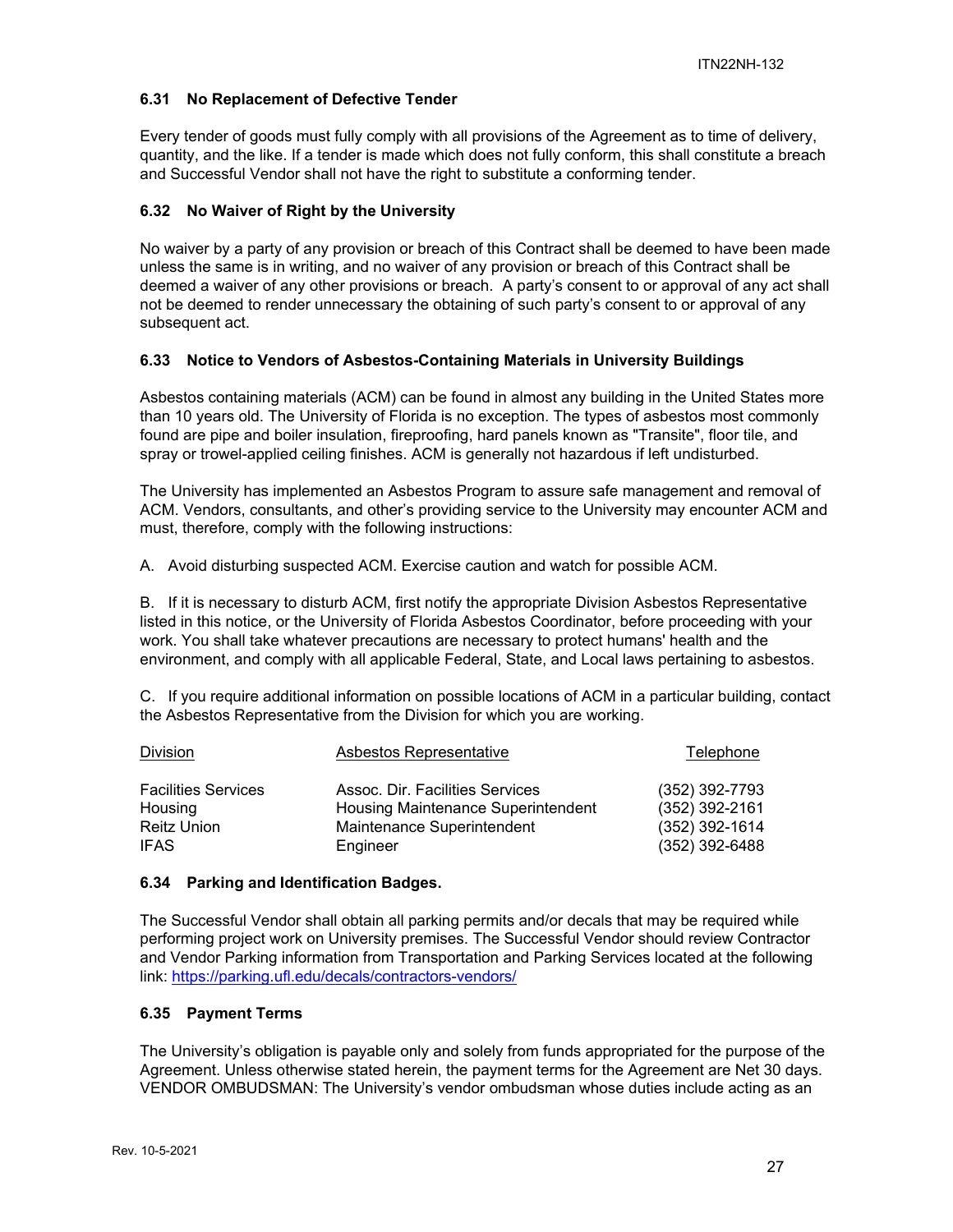advocate for vendors may be experiencing problems in obtaining payment(s) from the University may be contacted at 352-392-1241.

## **6.36 Price Adjustment**

Price changes will normally only be considered at the end of one Agreement period and the beginning of another. Price change requests shall be in writing, submitted at least sixty (60) days prior to the end of the current Agreement period, and shall be supported by written evidence of increased costs to the Successful Vendor. The University will not approve unsupported price increases that will merely increase the gross profitability of the Successful Vendor at the expense of the University. Price change requests shall be a factor in the Agreement renewal review process. The University shall, in its sole opinion, determine whether the requested price increase or an alternate option is in the best interest of the University.

## **6.37 Prior Course of Dealings**

No trade usage, prior course of dealings, or course of performance under other agreements shall be a part of any agreement resulting from this ITN; nor shall such trade usage, prior course of dealing, or course of performance be used in the interpretation or construction of such resulting agreement.

## **6.38 Intentionally Omitted**

## **6.39 Public Entity Crime**

A person or affiliate who has been placed on the convicted list by the Department of Management Services, State of Florida, may not submit a proposal on a contract to provide any goods or services, including construction, repairs, or leases and may not be awarded or perform work as a Vendor, supplier, subcontractor, or consultant for the University of Florida for a period of 36 months from the date of being placed on the convicted list, a "person" or "affiliate" includes any natural person or any entity, including predecessor or successor entities or any entity under the control of any natural person who is active in its management and who has been convicted of a public entity crime (Rule 6C1-3.020 FAC).

## **6.40 Public Records**

All proposal information submitted and opened becomes subject to the Public Records Law set forth in Chapter 119 F.S.

**IF THE VENDOR HAS QUESTIONS REGARDING THE APPLICATION OF CHAPTER 119, FLORIDA STATUTES, TO THE VENDOR'S DUTY TO PROVIDE PUBLIC RECORDS RELATING TO THIS CONTRACT, CONTACT THE CUSTODIAN OF PUBLIC RECORDS AT Phone: (352) 846-3903 email: PR-Request@ufl.edu Mail: PO Box 113156, Gainesville, FL 32611-3156**

Any resulting Agreement may be unilaterally canceled for refusal by the vendor to allow public access to all documents, papers, letters, or other materials made or received by the Successful Vendor in conjunction with the Agreement and subject to the provisions of Chapter 119. F.S.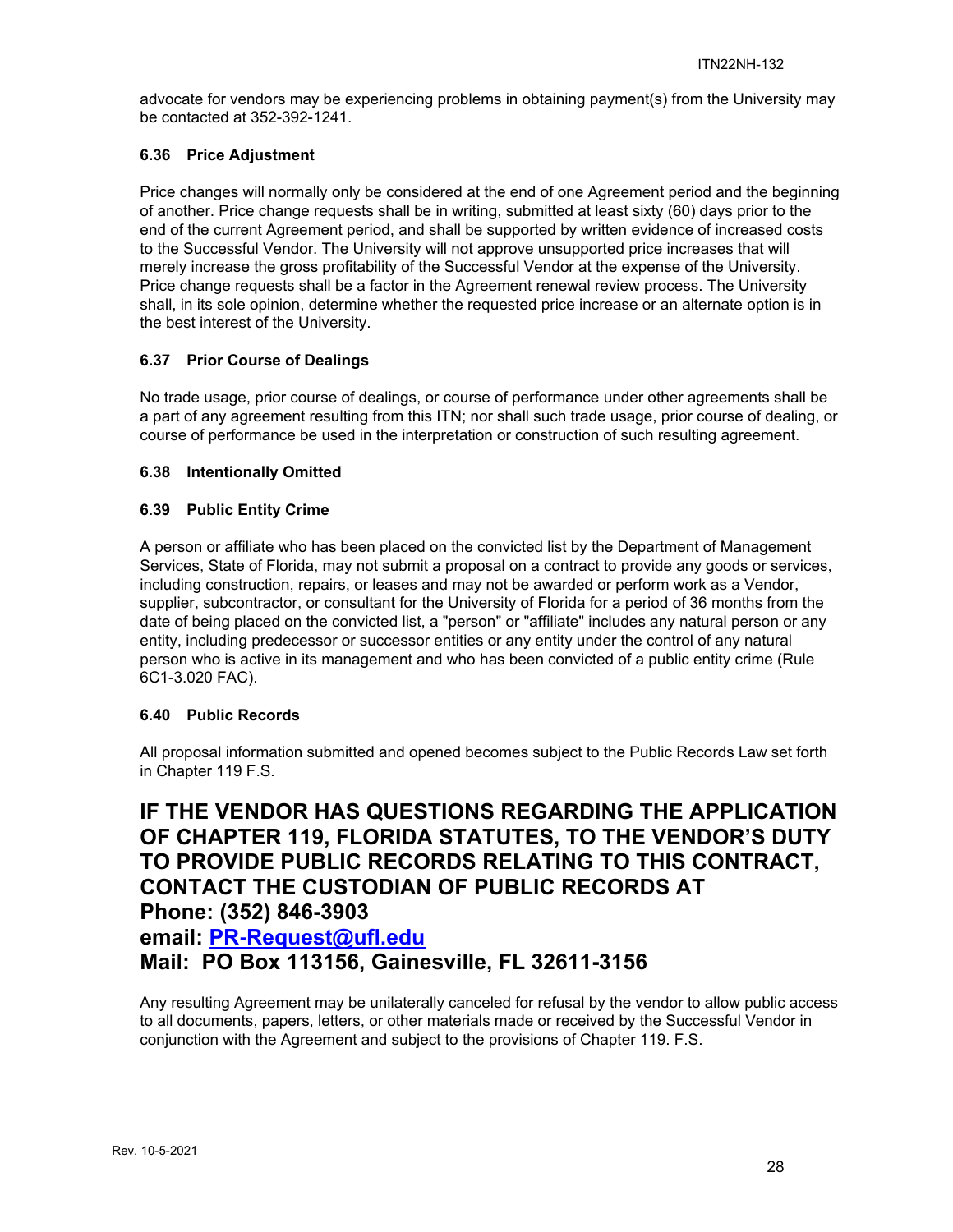## **6.41 Referencing of Orders**

For each order issued against an agreement resulting hereunder, the University intends in good faith to reference this ITN for pricing, terms and conditions, delivery location, and other particulars. However, in the event the University fails to do so, the University's right to such terms and conditions, and particulars shall not be affected, and no liability of any kind or amount shall accrue to the University.

## **6.42 Remedies and Applicable Law**

The Agreement shall be governed by and construed in accordance with the laws of the State of Florida (without regard to principles of conflict of laws) and the rules and regulations of the Florida Board of Governors and the University. University and Successful Vendor shall have available all remedies afforded each by said law. The venue in any action or litigation commenced to enforce the Agreement shall be brought in Alachua County, Florida, and both parties consent to such jurisdiction and venue regardless of the residence of the parties at the time the action is commenced.

## **6.43 Right of Inspection**

University shall have the right to inspect the goods at delivery before accepting them.

## **6.44 Right of Offset**

The University shall be entitled to offset against any sums due the Successful Vendor, any expenses or costs incurred by the University, or damages assessed by the University concerning the Successful Vendor's non-conforming performance or failure to perform the Agreement, or any other debt owing the University, including expenses, costs and damages described in the termination provisions contained herein.

## **6.45 Shipment Under Reservation Prohibited**

Successful Vendor is not authorized to ship the goods under reservation and no tender of a bill of lading will operate as a tender of the goods.

#### **6.46 Specifications: Brand Name or Acceptable Alternate**

Where in these specifications reference is made to materials, trade names, catalog numbers or articles of certain manufacture, it is done for the sole purpose of establishing a basis of a comparable standard of quality, performance, characteristics desired and is not intended to limit or restrict competition. It shall be understood that such method of specification description is not intended to exclude other processes, similar designs, or kinds of materials, but is intended solely as a means of establishing a standard of comparison to be utilized for solicitation evaluation purposes. Other material or product may be used, if in the sole opinion of the University, they are equal in durability, quality and of a design in harmony with the intent of these specifications. Such other material or product which is substantially equivalent to those specific brand(s) specified shall qualify for solicitation evaluation and award consideration by the University. The University reserves the right to reject any substitute material or product which, in its opinion, does not meet the standard of quality established by reference in these specifications and is not considered an acceptable alternate for the intended use and purpose. The burden of proof as to meeting the requirements of these specifications shall be the responsibility of the submitting vendor. Such proposer(s) who is offering any material or product other than the item(s) specified herein must submit with their solicitation response catalog cuts and detailed specifications which will completely describe the item(s) on which they are offering for an acceptable alternate determination by the University. Where the proposer proposes to substitute a material or product which is not known to the University, he/she shall be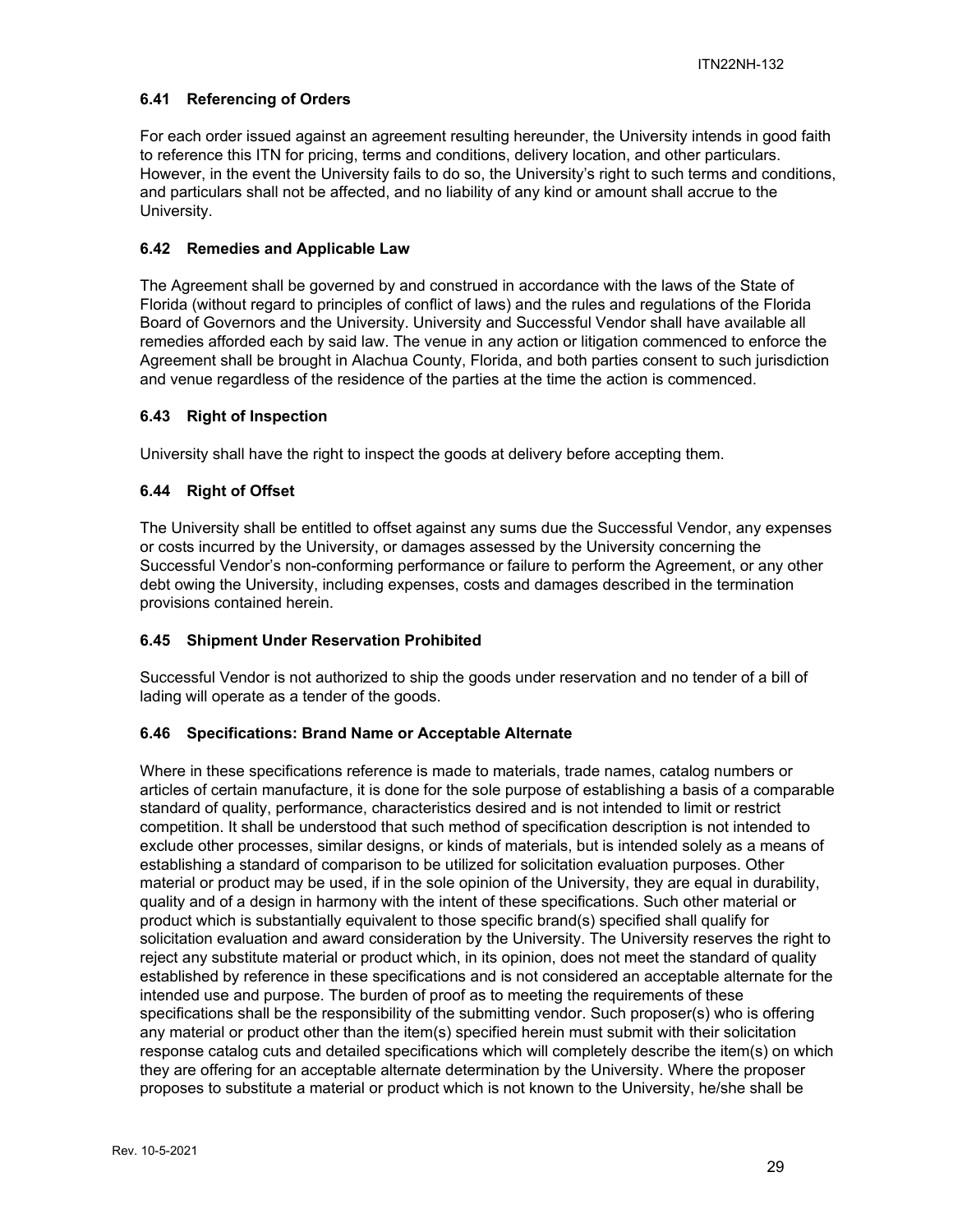prepared to submit samples on request for the University's inspection and evaluation. The cost of transportation, both ways, of such samples shall be borne by the submitting proposer.

## **6.47 Successful Vendor to Package Goods**

Successful Vendor will package goods in accordance with good commercial practice. Each shipping container shall be clearly and permanently marked as follows: (a) Successful Vendor's name and address; (b) Consignee's name, address and purchase order number; (c) Container number and total number of containers, e.g. box 1 of 4 boxes and (d) the number of the container bearing the packing slip. Successful Vendor shall bear cost of packaging unless otherwise provided.

## **6.48 Termination**

## **6.48.1 Convenience**

Upon giving at least seven (7) days written notice, University may terminate this Contract, at any time, with no further obligation to Contractor, other than to pay for Services provided in compliance with this Contract prior to Contractor's receipt of the notice of termination. If Contractor defaults under this Agreement and does not cure its default within fourteen (14) days after written notice thereof, University may terminate this Contract. The University reserves the right to terminate the Agreement in whole or part at any time when in the best interests of the University without penalty or cause. Upon receipt of the written notice, the Successful Vendor shall immediately stop all work as directed in the notice, notify all subcontractors of the effective date of the termination and minimize all further costs to the University. In the event of termination under this provision, all documents, data and reports prepared by the Successful Vendor under the Agreement shall become the property of and delivered to the University. The Successful Vendor shall be entitled to receive just and equitable compensation for work in progress, work completed and materials accepted before the effective date of termination. Such compensation shall be the Successful Vendor's sole remedy against the University in the event of termination under this provision.

## **6.48.2 Default**

The University reserves the right to terminate the Agreement in whole or in part due to the failure of the Successful Vendor to comply with any term or condition of the Agreement, to acquire and maintain all required insurance policies, bonds, licenses and permits, or to make satisfactory progress in performing the Agreement. The University shall provide written notice of the termination and the reasons for it to the Successful Vendor. Upon termination under this provision, all goods, materials, documents, data and reports prepared by the Successful Vendor under the Agreement shall become the property of and be delivered to the University on demand. The University may, upon termination of the Agreement, procure, on terms and in the manner that it deems appropriate, materials, or services to replace those under the Agreement. The Successful Vendor shall be liable to the University for any excess costs incurred by the University in re-procuring the materials or services.

#### **6.48.3 Gratuities**

The University may, by written notice to the Successful Vendor, cancel the Agreement if it is discovered by the University that gratuities, in the form of entertainment, gifts or other, were offered or given by the Successful Vendor, or any agent or representative of the Successful Vendor, to any officer or employee of the University with a view toward securing favorable treatment with respect to the awarding or amending, or the making of any determinations with respect to the performing of such Agreement. In the event the Agreement is canceled by the University pursuant to this provision, University shall be entitled, in addition to any other rights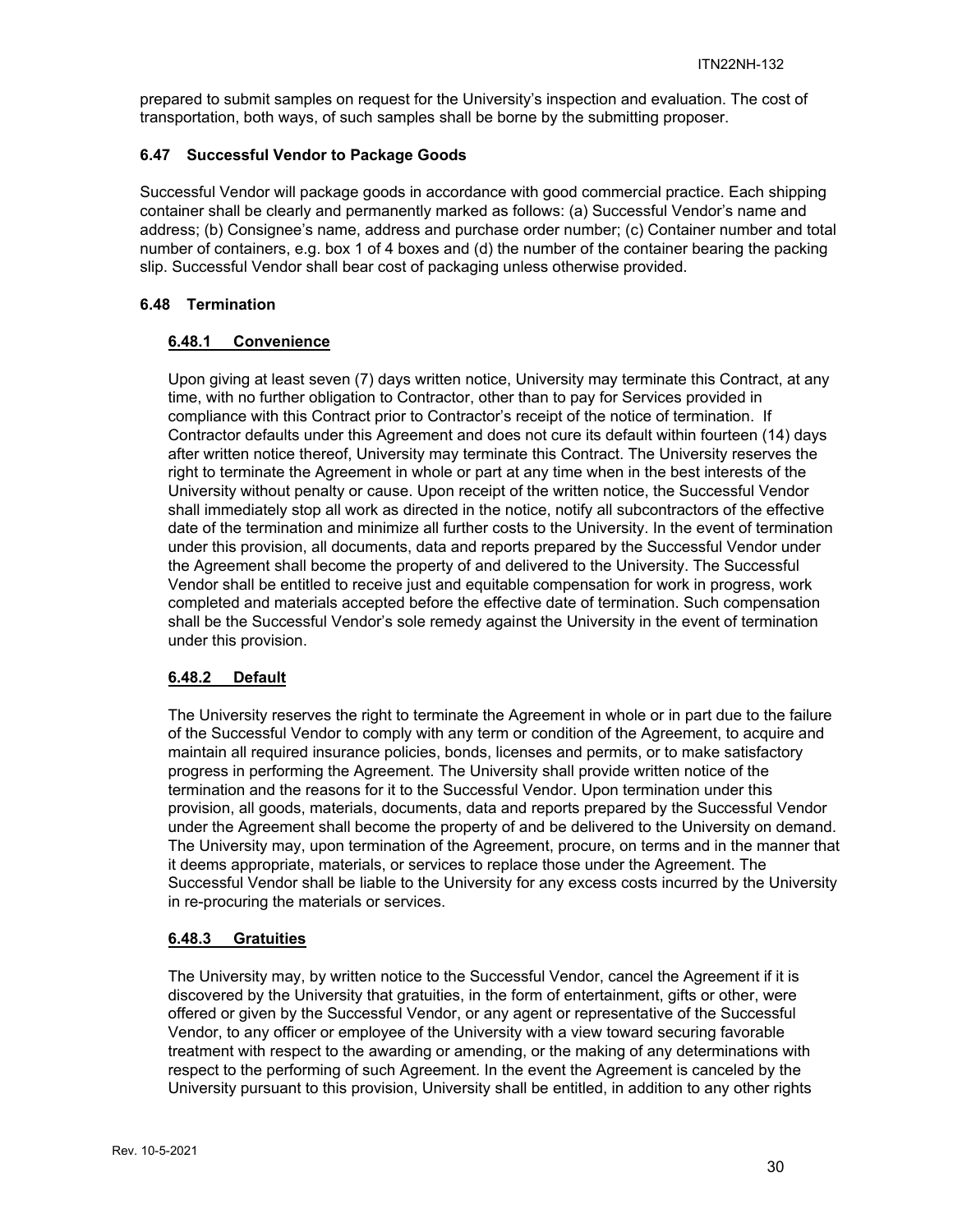and remedies, to recover or withhold the amount of the cost incurred by Successful Vendor in providing such gratuities.

## **6.48.4 Insolvency**

The University shall have the right to terminate the Agreement at any time in the event Successful Vendor files a petition in bankruptcy; or is adjudicated bankrupt; or if a petition in bankruptcy is filed against Successful Vendor and not discharged within thirty (30) days; of if Successful Vendor becomes insolvent or makes an assignment for the benefit of its creditors or an arrangement pursuant to any bankruptcy law; of if a receiver is appointed for Successful Vendor or its business.

## **6.48.5 Lack of Funds**

The State of Florida's and UF's performance and obligation to pay under this Agreement is contingent upon an annual appropriation by the Florida State Legislature. The Agreement may be canceled without further obligation on the part of the University of Florida in the event that sufficient appropriated funding is unavailable to assure full performance of the terms. The Successful Vendor shall be notified in writing of such non-appropriation as soon as reasonably possible. No penalty shall accrue to the University in the event this cancellation provision is exercised. This cancellation provision shall not be construed so as to permit the University to terminate the Agreement in order to acquire similar equipment, material, supplies or services from another party.

## **6.48.6 Stop Work Order**

The University may at any time, by written order to the Successful vendor, require the Successful Vendor to stop all or any part of the work called for by the Agreement for a period of ninety (90) days after the order is delivered to the Successful Vendor, and for any further period to which the parties may agree. The order shall be specifically identified as a Stop Work Order issued under this provision. Upon receipt of the order, the Successful Vendor shall immediately comply with its terms and take all reasonable steps to minimize the incidence of costs allocable to the work covered by the order during the period of work stoppage. If a Stop Work Order issued under this provision is canceled or the period of the order or any extension expires, the Successful Vendor shall resume work. The University shall make an equitable adjustment in the delivery schedule or Agreement price, or both, and the Agreement shall be amended in writing accordingly.

## **6.48.7 Suspension or Debarment**

The University may by written notice to the Successful Vendor immediately terminate the Agreement if the University determines that the Successful Vendor has been debarred, suspended or otherwise lawfully prohibited from participating in any public procurement activity, including but limited to, being disapproved as a subcontractor Vendor of any public procurement unit or other governmental body.

## **6.48.8 Continuation of Performance Through Termination**

The Successful Vendor shall continue to perform, in accordance with the requirements of Agreement, up to the date of termination, as directed in the termination notice.

## **6.49 Title and Risk of Loss**

The title and risk of loss of the goods and equipment shall not pass to University until University actually receives the goods and equipment at the point or points of delivery.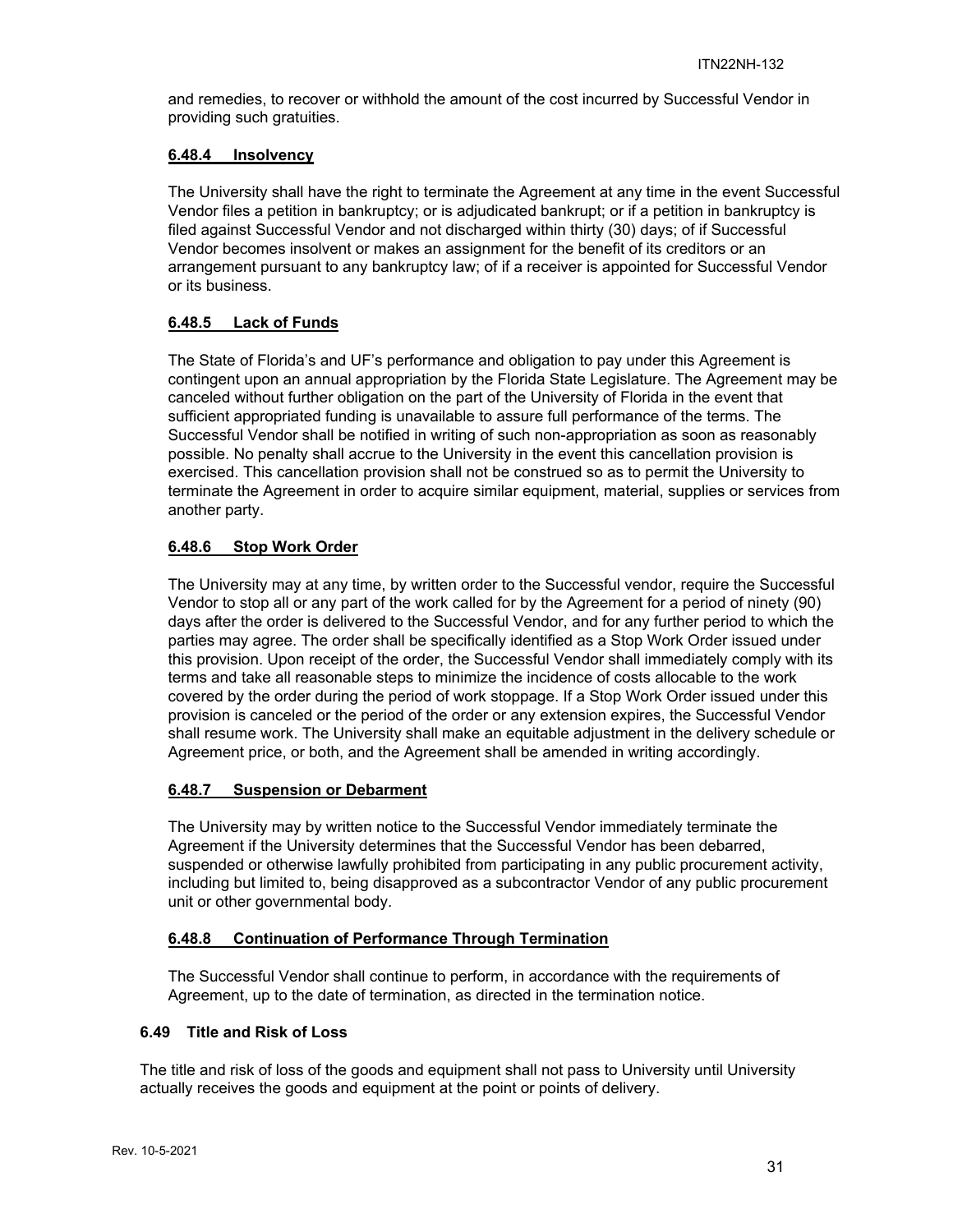#### **6.50 Warranties**

In addition to any implied warranties, Successful Vendor warrants that the goods furnished will conform to the specifications, drawings, and descriptions listed herein, and to the sample or samples if any, furnished by the Successful Vendor. In the event of a conflict between the specifications, drawings, and descriptions, the specifications shall govern.

#### **6.51 Payment Card Industry Data Security Standard.**

For e-commerce business and/or credit card transactions, Proposer agrees to be bound by the requirements and terms of the Rules of all applicable Card Associations, as amended from time to time, and be solely responsible for security and maintaining confidentiality of Card transactions processed by means of electronic commerce up to the point of receipt of such transactions by Bank.

Proposer is required to be in compliance with the requisites of the SAS 70 and/or Payment card Industry Data Security Standard and provide written attestation of compliance annually.

#### **6.52 Payment and Invoice Information**

All invoices will need to contain either a **UF purchase order number** or the **8-digit department ID number** of the department with which you are doing business. Please include your Tax Identification number. All invoices for payment should be submitted to the University of Florida via:

Email: UFL.invoices@edmgroup.com

Or by Fax: 1-570-496-5411

Or by Mail: University of Florida Attn: Accounts Payable PO Box 3357 Scranton, PA 18505

## **6.53 Travel**

Any travel authorized by this Contract and being compensated separately shall be compensated in accordance with University's travel policy and Contractor shall be required to provide all back-up documentation required by the policy.

#### **6.54 State Purchasing Requirements**

IT IS EXPRESSLY UNDERSTOOD AND AGREED THAT ANY ARTICLES THAT ARE THE SUBJECT OF, OR REQUIRED TO CARRY OUT, THIS CONTRACT SHALL BE PURCHASED FROM A NONPROFIT AGENCY FOR THE BLIND OR FOR THE SEVERELY HANDICAPPED THAT IS QUALIFIED PURSUANT TO CHAPTER 413, FLORIDA STATUTES, IN THE SAME MANNER AND UNDER THE SAME PROCEDURES SET FORTH IN SECTION 413.036(1) AND (2), FLORIDA STATUTES; AND FOR PURPOSES OF THIS CONTRACT THE CONTRACTOR SHALL BE DEEMED TO BE SUBSTITUTED FOR THE UNIVERISTY INSOFAR AS DEALINGS WITH SUCH QUALIFIED NONPROFIT AGENCY ARE CONCERNED. This requirement applies only if any such nonprofit agency produces a product covered by this CONTRACT and can satisfy the terms of this CONTRACT with respect to price, quantity, quality, and delivery time. Any questions concerning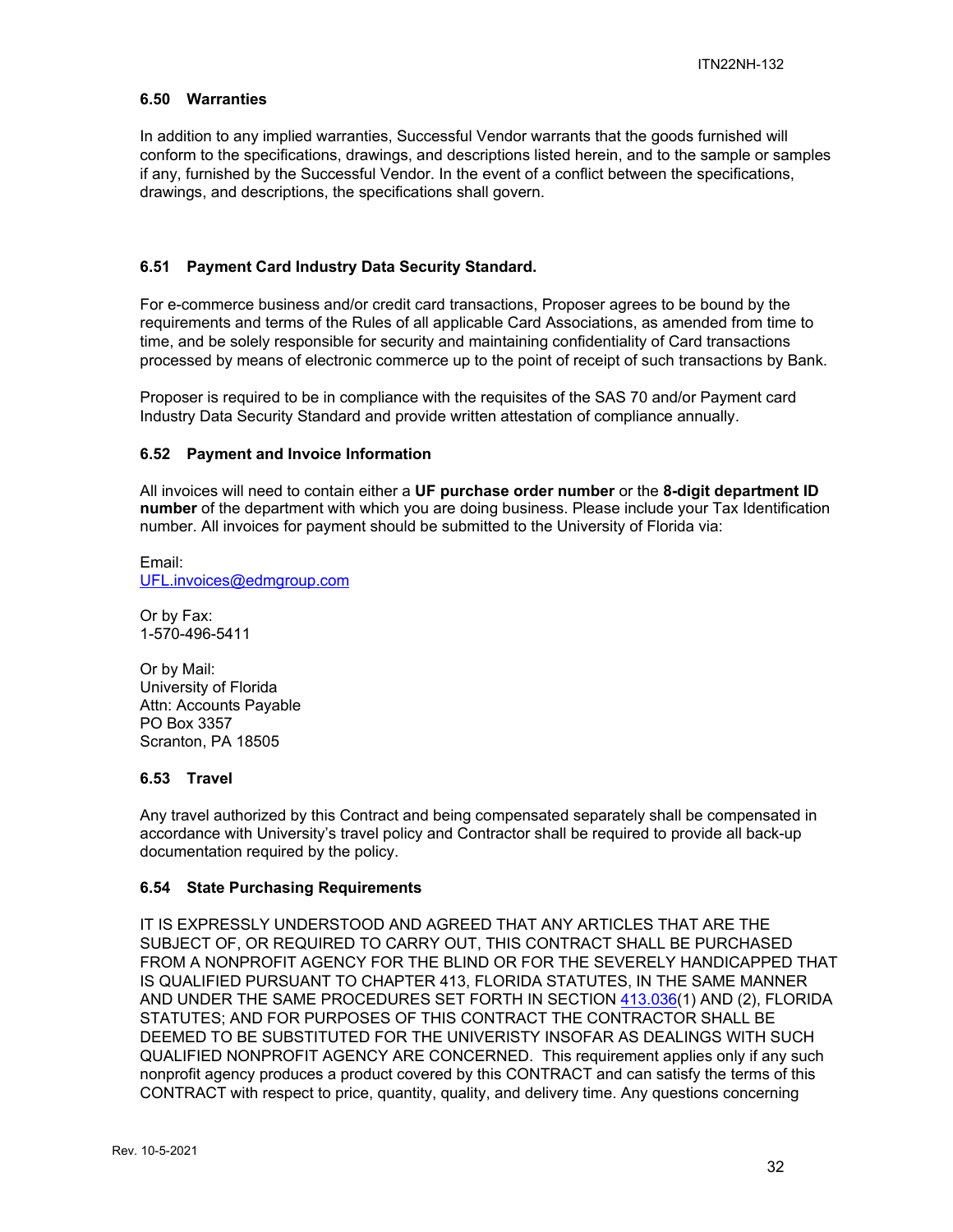available products should be directed to: Division of Vocational Rehabilitation Headquarters, 2002 Old St. Augustine Road, Building A, Tallahassee, Florida 32301-4862, (800) 451-4327 (Voice/TDD).

IT IS EXPRESSLY UNDERSTOOD AND AGREED THAT ANY ARTICLES WHICH ARE THE SUBJECT OF, OR REQUIRED TO CARRY OUT, THIS CONTRACT SHALL BE PURCHASED FROM THE CORPORATION IDENTIFIED UNDER CHAPTER 946, F.S., IN THE SAME MANNER AND UNDER THE SAME PROCEDURES SET FORTH IN SECTION 946.515(2), AND (4), F.S.; AND FOR PURPOSES OF THIS CONTRACT THE CONTRACTOR CARRYING OUT THE PROVISIONS OF THIS CONTRACT SHALL BE DEEMED TO BE SUBSTITUTED FOR UNIVERSITY INSOFAR AS DEALINGS WITH SUCH CORPORATION ARE CONCERNED. This requirement applies only if the corporation produces a product covered by this CONTRACT and can satisfy the terms of this CONTRACT with respect to price, quantity, quality, and delivery time. Any questions concerning the corporation's ability to provide products or services should be directed to: Prison Rehabilitative Industries and Diversified Enterprises, Inc., 12425 - 28th Street North, Saint Petersburg, Florida 33716, (727) 572-1987.

## **6.55 Notices**

All notices, consents, approvals and other communications (collectively, "Notices") which may be or are required to be given by either party shall be properly given only if made in writing and sent to the address of University or Contractor, as applicable, set forth in Exhibit A, as the same is modified in accordance herewith, by hand delivery, U.S. Certified Mail (Return Receipt Requested) or nationally recognized overnight delivery service. Telephone and facsimile numbers and e-mail addresses are listed for convenience only. Either party may change its address for Notices by giving written notice to the other party in accordance with this provision.

## **6.56 Ownership of Work**

All reports, studies, plans, deliverables, strategies, materials, discoveries, inventions, processes, designs, plans, trade secrets, data, information, documents and other work (collectively, "Work"), whether of a technical nature or not, made, developed or obtained by Contractor pursuant to this Contract or in connection with the provision of the Services shall be the sole and exclusive property of University and any copyrightable Work shall be deemed a "work made for hire" under the United States copyright laws. Should such Work not constitute a "work made for hire" under the United States copyright laws, Contractor hereby grants, transfers, assigns, and conveys to University and its successors and assigns, the entire right, title, and interest in the Work or any part thereof. At all times during and after the Term, Contractor shall assist University in obtaining and maintaining, for University's benefit, copyrights and other relevant legal protections in the Work and Contractor shall execute and cause its subcontractors to execute such further instruments as University may reasonably require as evidence of ownership of such rights. Immediately upon termination of this Contract for any reason, all Work, in whatever form, shall be turned over to University. This provision shall survive the termination of this contract.

## **6.57 Access to Work**

University shall always have access to review the ongoing Work of Contractor for purposes of inspecting the same and determining that the Services are being performed in accordance with the terms of this Contract.

## **6.58 Independent Contractor**

Contractor is and shall at all times remain an independent contractor, with sole control of the manner and means of performing the Services. Contractor shall have no authority to bind or commit University to any contract, representation or obligation to or with any third party or to incur any cost, expense, liability or other amount for or on behalf of University, and Contractor shall not act as or represent that it is the agent of University. Further, it is understood and agreed by the parties that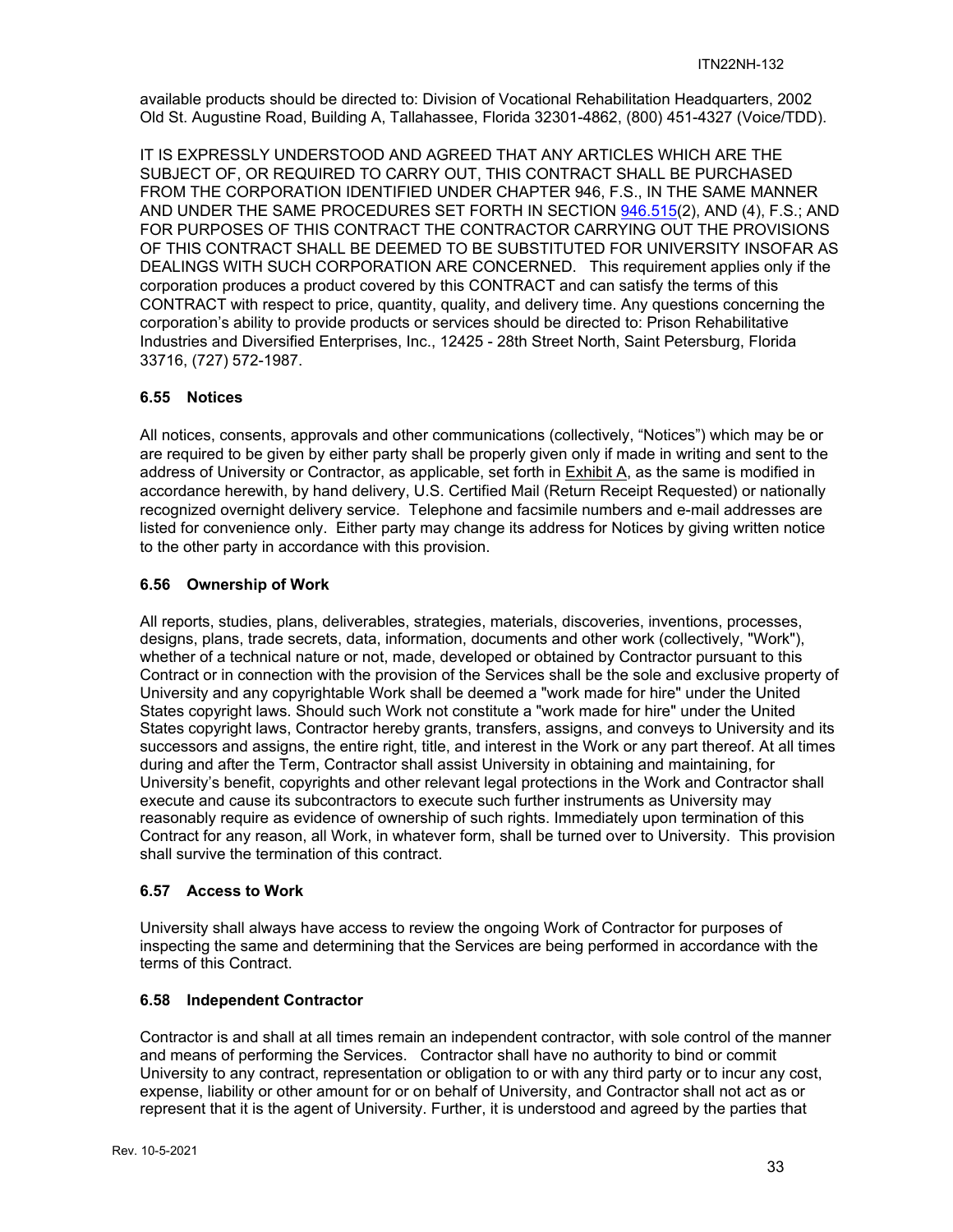nothing contained in this Contract shall be construed to create a joint venture, partnership, association, or other affiliation or like relationship between the parties, it being specifically agreed that their relationship is and shall remain that of independent parties to a contractual relationship as set forth in this Contract.

## **6.59 No Use of Name/Logos/Public Statements**

Except with the prior written consent of the other party, no party shall, make any press or media announcement concerning this Contract, or use the name, logos, or trademarks of any other party, or any version, abbreviation, or representation of them. In the case of University, consent must be provided by its Vice President for University Relations or that position's designee.

## **6.60 Time of the Essence**

Time is of the essence with respect to all provisions of this Contract in which a definite time for performance is specified.

## **6.61 Construction**

The language and all parts of this Contract shall be construed according to its fair meaning and not strictly for or against any of the parties hereto. University and Contractor have agreed to the use of the particular language of this Contract, and any question regarding the meaning of this Contract shall not be resolved by any rule providing for interpretation against the party who caused the uncertainty to exist or against the draftsman. Unless the context indicates otherwise, (i) the terms "hereof", "hereunder", "herein" and similar expressions refer to this Contract as a whole, (ii) the singular shall include the plural and the masculine gender shall include the feminine and the neuter, and (iii) all references to sections and subsections shall be deemed references to the sections and subsections of this Contract. The section headings in this Contract are for convenience only and do not alter, amend, define, limit or otherwise affect the terms set forth herein. If any provision of this Contract is found by a court of competent jurisdiction to be illegal, invalid or unenforceable, the remainder of this Contract will not be affected, and in lieu of each provision that is found to be illegal, invalid or unenforceable, a provision will be added as a part of this Contract that is as similar to the illegal, invalid or unenforceable provision as may be possible and be legal, valid and enforceable. All negotiations, considerations, representations, and understandings between University and Contractor are incorporated herein. This Contract constitutes the entire agreement of the parties with respect to the subject matter hereof. This Contract may be executed in multiple counterparts, each of which shall be deemed a duplicate original, but all of which taken together shall constitute one and the same instrument.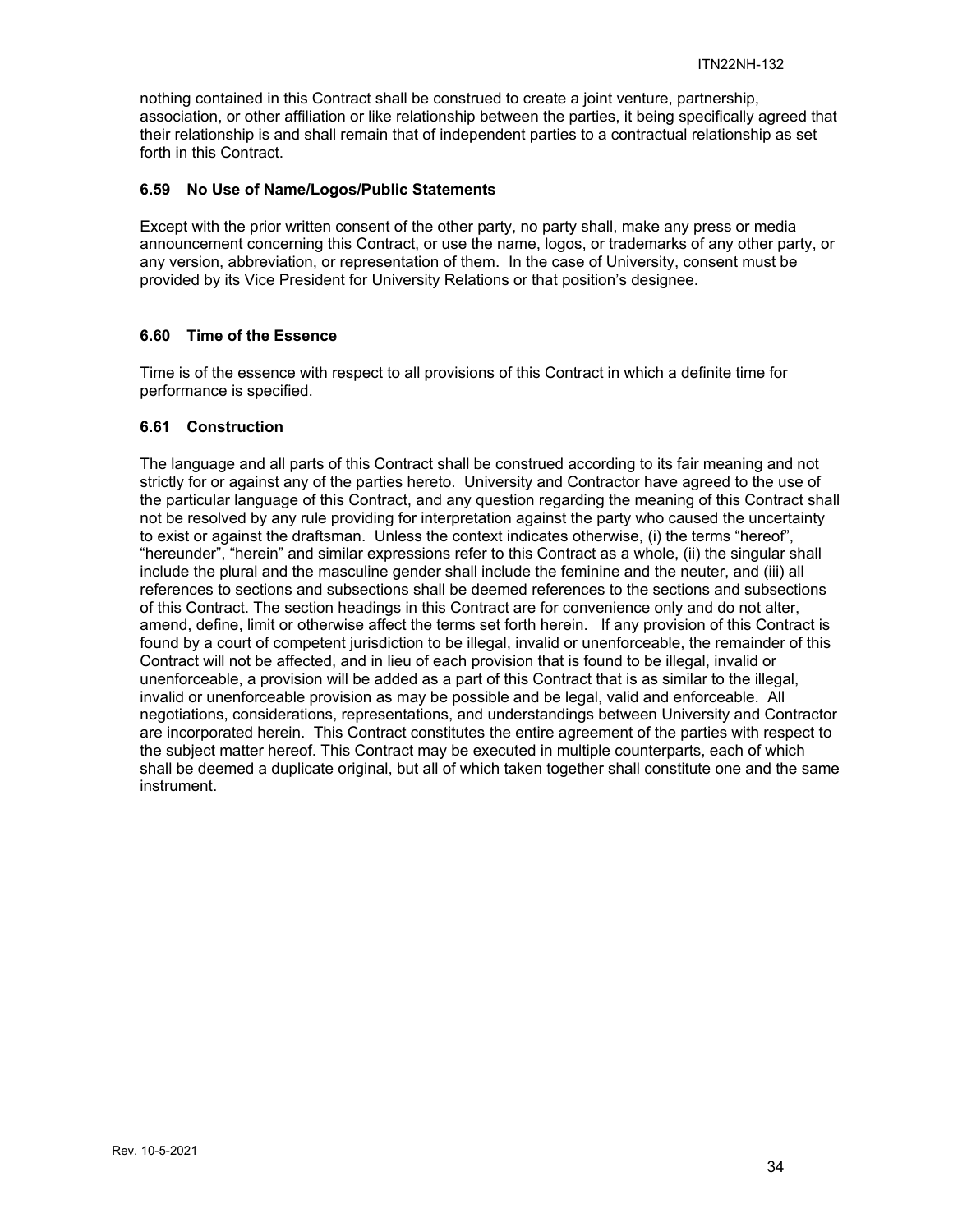## **7.0 Certifications and Forms**

#### **7.1 Certification of Proposal**

Explanation: This certification attests to the vendor's awareness of, and agreement, to the content of this ITN and all accompanying provisions contained herein.

Action: Vendor is to ensure that the following certificate is duly completed and correctly executed by an authorized officer of your company.

This proposal is submitted in response to Invitation to Negotiate # ITN22NH-132 issued by the University of Florida. The undersigned, as a duly authorized officer, hereby certifies that

(Vendor Name)

agrees to be bound by the content of this proposal and agrees to comply with the terms, conditions and provisions of the referenced Invitation to Negotiate (ITN) and any addenda thereto in the event of an award. Exceptions are to be noted as stated in the ITN. The proposal shall remain in effect for a period of ninety (90) calendar days as of the Due Date for responses to the ITN.

The undersigned certifies that to the best of his/her knowledge: (check one pf the below and provide information if required)

There is no trustee or employee of the University of Florida who has or whose Relative has an Interest in the entity or entities making this proposal or who is a natural person making this proposal.

There are trustee(s) and/or employee(s) of the University of Florida who have, and/or whose Relative(s) have, an Interest in the entity or entities making this proposal or who is a natural person making this proposal. Describe the nature of the interest held by each trustee, employee, or Relative of the trustee or employee (for example, grandson of Employee X owns the company or spouse of Employee Y is a director of the company).

"Interest" for purposes of this disclosure includes the following: director, trustee, officer, or employee of an entity, any contract with an entity (including consulting), or any partner, proprietor, stock, equity, or other ownership interest in an entity.

"Relative" for the purpose of this disclosure is an individual who is related to the trustee or employee as father, mother, son, daughter, brother, sister, uncle, aunt, first cousin, nephew, niece, husband, wife, father-in-law, mother-in-law, son-in-law, daughter-in-law, brother-in-law, sister-in-law, stepfather, stepmother, stepson, stepdaughter, stepbrother, stepsister, half brother, half sister, grandparent, great grandparent, grandchild, great grandchild, step grandparent, step great grandparent, step grandchild, step great grandchild, person who is engaged to be married to the trustee or employee or who otherwise holds himself or herself out as or is generally known as the person whom the trustee or employee intends to marry or with whom the trustee or employee intends to form a household, or any other natural person having the same legal residence as the trustee or employee"

The undersigned further certifies that their firm (check one) \_\_\_**IS** *or* \_\_\_**IS NOT** currently debarred, suspended, or proposed for debarment by any federal entity. The undersigned agrees to notify the University of any change in this status, should one occur, until such time as an award has been made under this procurement action.

Person(s) authorized to negotiate in good faith on behalf of this firm for purposes of this Invitation to Negotiate are: